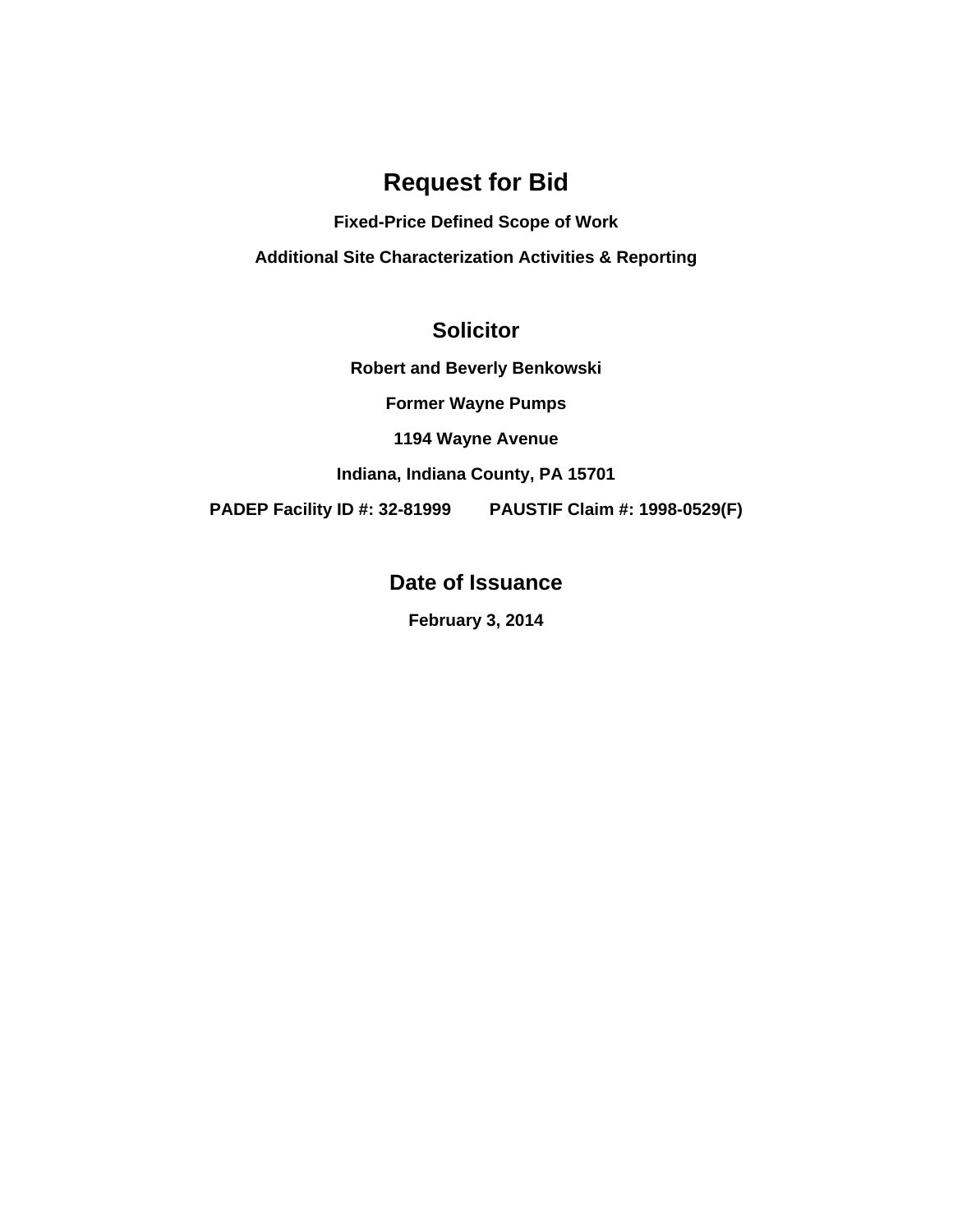# **Table of Contents**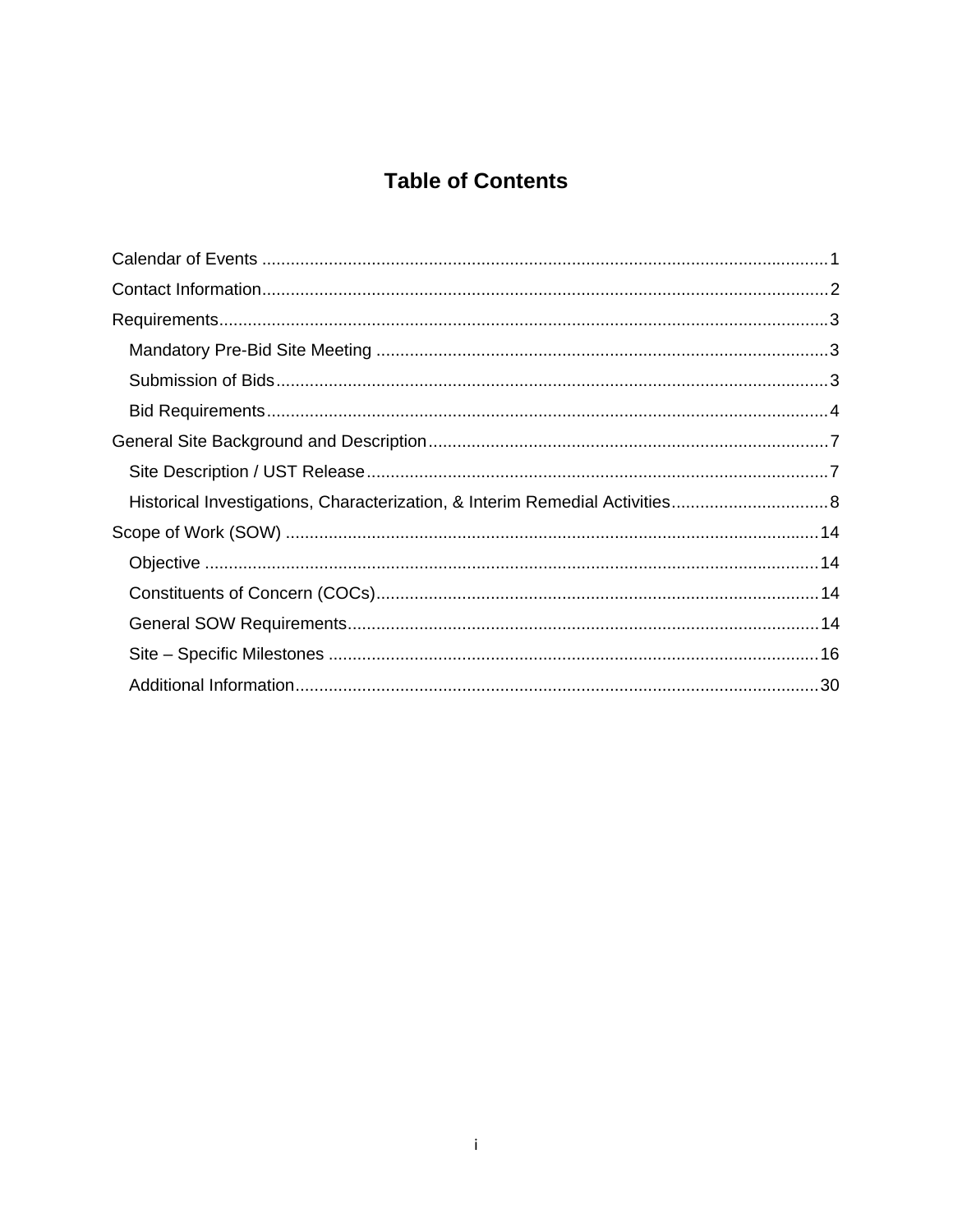The Pennsylvania Underground Storage Tank Indemnification Fund (PAUSTIF), on behalf of the claimant who hereafter is referred to as the Client or Solicitor, is providing this Request for Bid (RFB) to prepare and submit a bid to complete the Scope of Work (SOW) for the referenced site. The Solicitor has an open claim with the PAUSTIF and the corrective action work will be completed under this claim. Reimbursement of Solicitor-approved, reasonable and necessary costs up to claim limits for the corrective action work described in this RFB will be provided by PAUSTIF. Solicitor is responsible to pay any applicable deductible and/or proration.

Each bid response will be considered individually and consistent with the evaluation process described in the PAUSTIF Competitive Bidding Fact Sheet, which can be downloaded from the PAUSTIF website http://www.insurance.pa.gov.

| <b>Activity</b>                             | <b>Date and Time</b>              |
|---------------------------------------------|-----------------------------------|
| Notification of Intent to Attend Site Visit | February 17, 2014                 |
| <b>Mandatory Pre-Bid Site Visit</b>         | February 20, 2014, 11:00 AM       |
| Deadline to Submit Questions                | February 27, 2014; by 5:00 PM EST |
| <b>Bid Due Date and Time</b>                | March 6, 2014, 3:00 PM EST        |

# **Calendar of Events**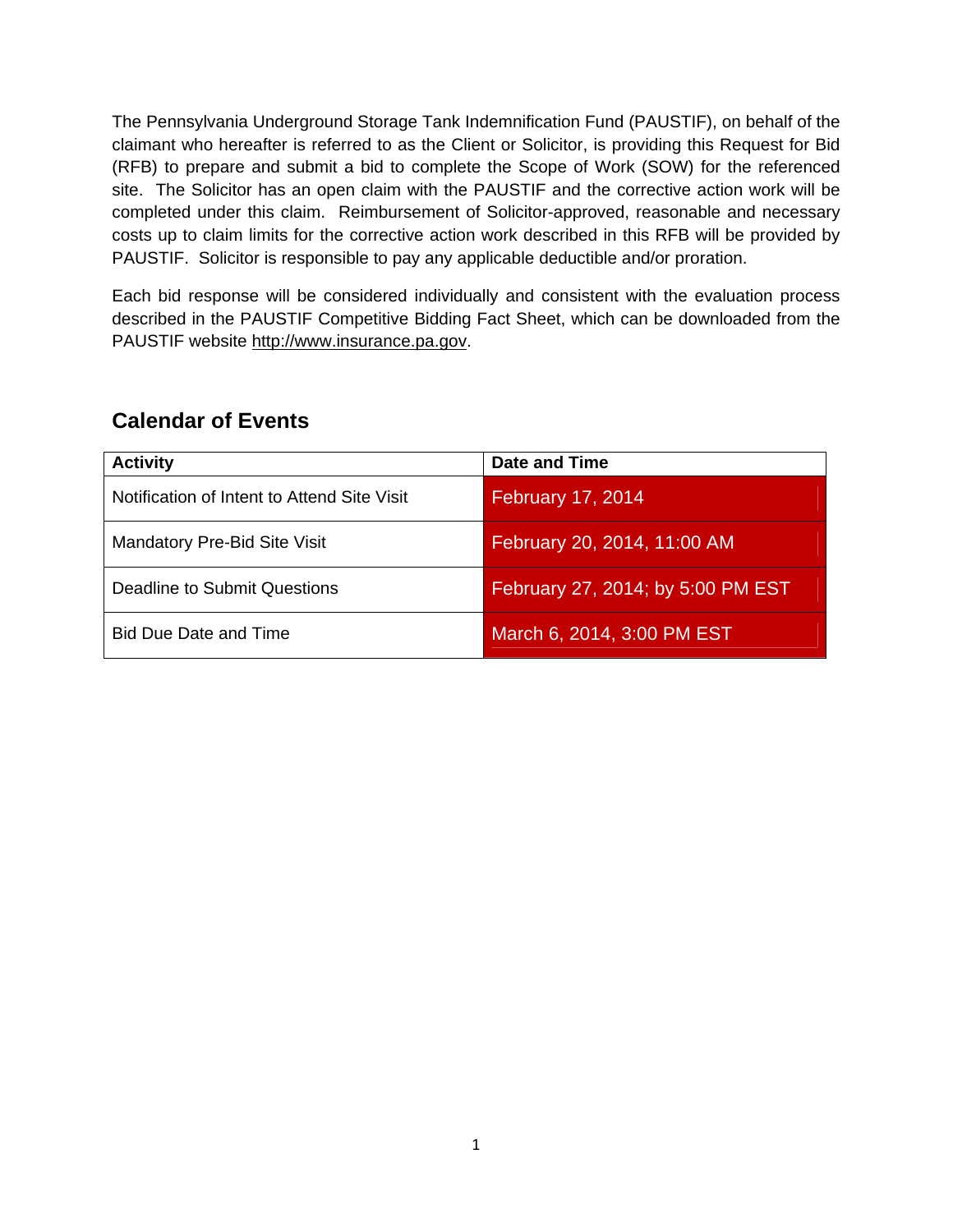# **Contact Information**

| <b>ICF International</b>                                                                                           | <b>Solicitor</b>                                                          | <b>Technical Contact</b>                                                                                                 |
|--------------------------------------------------------------------------------------------------------------------|---------------------------------------------------------------------------|--------------------------------------------------------------------------------------------------------------------------|
| Ms. Bonnie Mackewicz<br>Claim Investigator<br><b>ICF</b> International<br>4000 Vine Street<br>Middletown, PA 17057 | Ms. Beverly Benkowski<br>4303 West Lake Drive<br>Cambridge, NE 69022-6112 | Mr. Joseph Ozog, Jr., P.G.<br>Excalibur Group, LLC<br>91 Park Avenue<br>Windber, PA 15963<br>joeozog@excaliburgrpllc.com |

All questions regarding this Request for Bid (RFB) and the subject site conditions must be directed via e-mail to the Technical Contact identified above with the understanding that all questions and answers will be provided to all bidders. The email subject line must be **"[insert site name and claim number provided on cover page] – RFB QUESTION"**. Bidders must neither contact nor discuss this RFB with the Solicitor, PAUSTIF, the Pennsylvania Department of Environmental Protection (PADEP), or ICF International (ICF) unless approved by the Technical Contact. Bidders may discuss this RFB with subcontractors and vendors to the extent required for preparing the bid response.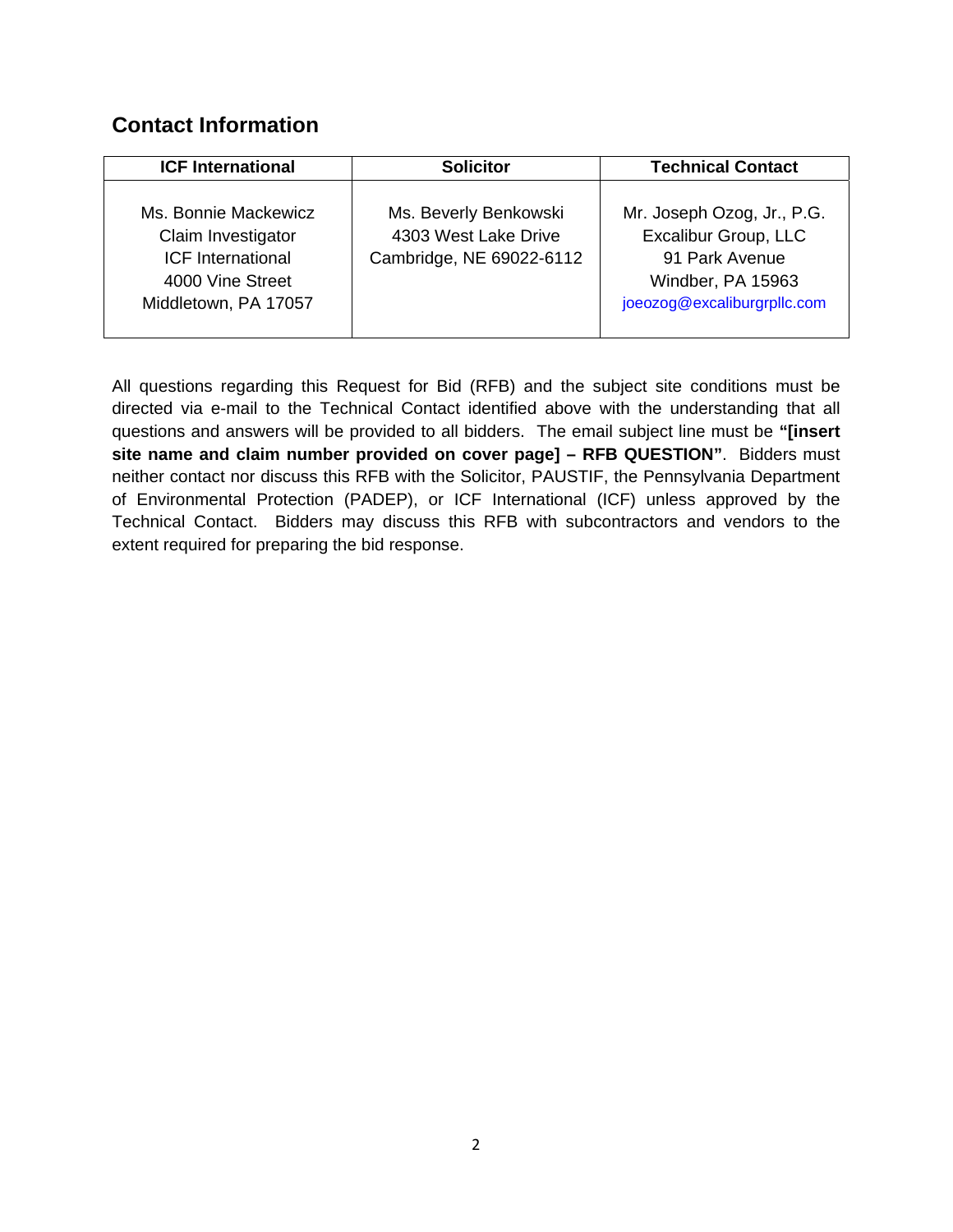## **Requirements**

#### **Mandatory Pre-Bid Site Meeting**

The Solicitor, the Technical Contact, or their designee will hold a mandatory site visit on the date and time listed in the calendar of events to answer questions and conduct a site tour for one participant per bidding company. **This meeting is mandatory for all bidders, no exceptions**. This meeting will allow each bidding company to inspect the site and evaluate site conditions. **A notice of the bidder's intent to attend this meeting is requested to be provided to the Technical Contact via email by the date listed in the calendar of events with the subject "[insert site name and claim number provided on cover page] – SITE MEETING ATTENDANCE NOTIFICATION".** The name and contact information of the company participant should be included in the body of the e-mail.

#### **Submission of Bids**

To be considered for selection, **one hard copy of the signed bid package and one electronic copy (one PDF file on a compact disk (CD) included with the hard copy) must be provided directly to the PAUSTIF's third party administrator, ICF, to the attention of the Contracts Administrator.** The Contracts Administrator will be responsible for opening the bids and providing copies to the Technical Contact and the Solicitor. Bid responses will only be accepted from those companies that attended the mandatory pre-bid site meeting. **The ground address for overnight/next-day deliveries is ICF International, 4000 Vine Street, Middletown, PA 17057, Attention: Contracts Administrator. The outside of the shipping package containing the bid must be clearly marked and labeled with "Bid – Claim # [insert claim number provided on cover page]".** Please note that the use of U.S. Mail, FedEx, UPS, or other delivery method does not guarantee delivery to this address by the due date and time listed in the Calendar of Events for submission. Companies mailing bids should allow adequate delivery time to ensure timely receipt of their bid.

**The bid must be received by 3 p.m., on the due date shown in the Calendar of Events.** Bids will be opened immediately after the 3 p.m. deadline on the due date. Any bids received after this due date and time will be time-stamped and returned. If, due to inclement weather, natural disaster, or any other cause, the PAUSTIF's third party administrator, ICF's office is closed on the bid due date, the deadline for submission will automatically be extended to the next business day on which the office is open. The PAUSTIF's third party administrator, ICF, may notify all companies that attended the mandatory site meeting of an extended due date. The hour for submission of bids shall remain the same. Submitted bid responses are subject to Pennsylvania Right-to-Know Law.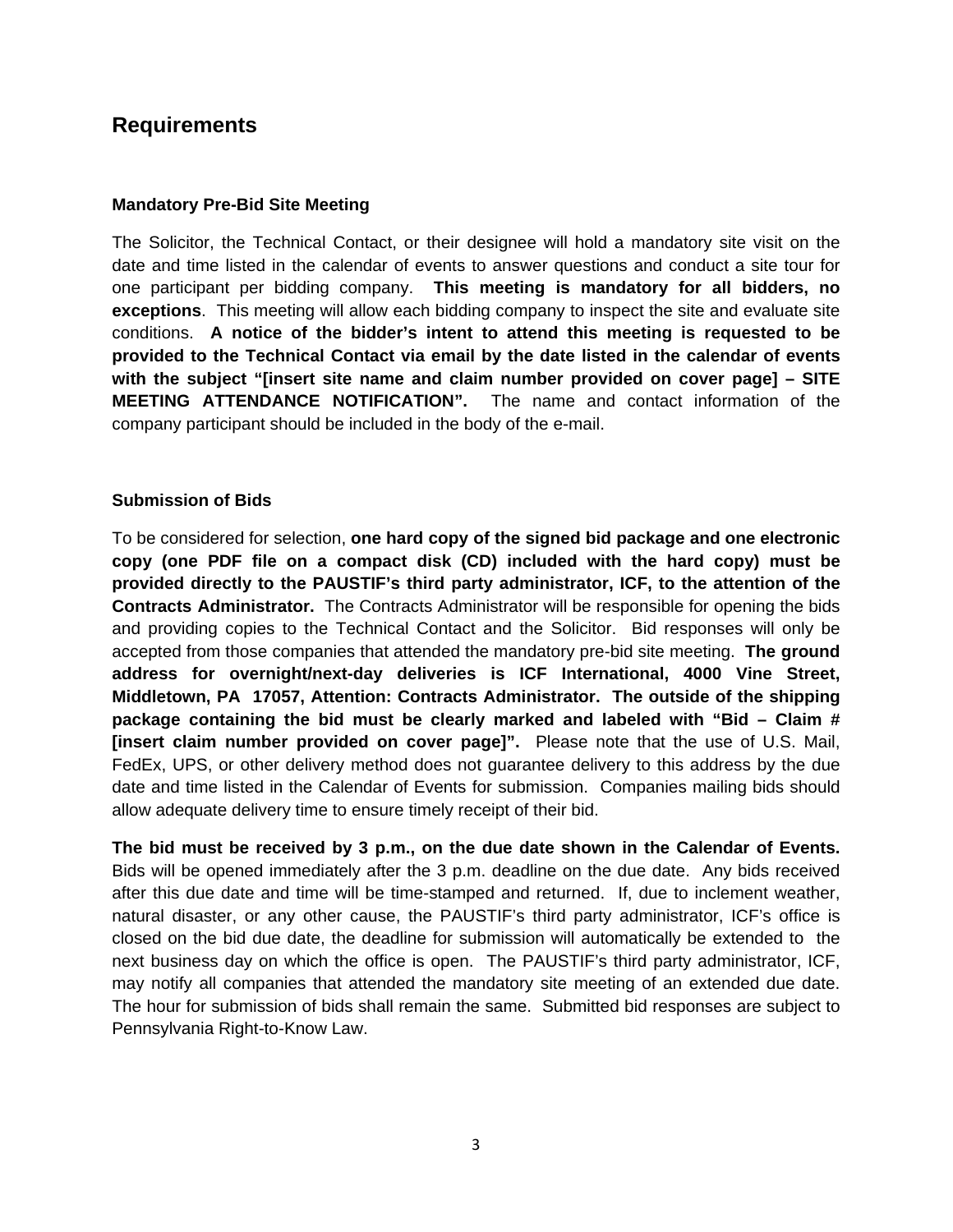#### **Bid Requirements**

The Solicitor wishes to execute a mutually agreeable contract with the selected consultant ("Remediation Agreement"). The Remediation Agreement is included as Attachment 1 to this Request for Bid. The bidder must identify and document in their bid any modifications that they wish to propose to the Remediation Agreement language in Attachment 1 other than obvious modifications to fit this RFB (e.g., names, dates and descriptions of milestones). The number and scope of any modifications to the standard agreement language will be one of the criteria used to evaluate the bid. **Any bid that does not clearly and unambiguously state whether the bidder accepts the Remediation Agreement language in Attachment 1 "as is", or that does not provide a cross-referenced list of requested changes to this agreement, will be considered non-responsive.** This statement should be made in a Section in the bid entitled "Remediation Agreement". Any proposed changes to the agreement should be specified in the bid; however, these changes will need to be reviewed and agreed upon by both the Solicitor and the PAUSTIF.

The selected consultant will be provided an electronic copy (template) of the draft Remediation Agreement in Microsoft Word format to allow agreement-specific information to be added. The selected consultant shall complete the agreement-specific portions of the draft Remediation Agreement and return the document to the Technical Contact within 10 business days from date of receipt.

The Remediation Agreement fixed costs shall be based on unit prices for labor, equipment, materials, subcontractors/vendors and other direct costs. The total cost quoted in the bid by the selected consultant will be the maximum amount to be paid by the Solicitor unless a change in scope is authorized and determined to be reasonable and necessary. There may be deviations from and modifications to this Scope of Work (SOW) during the project. The Remediation Agreement states that any significant changes to the SOW will require approval by the Solicitor, PAUSTIF, and PADEP. NOTE: Any request for PAUSTIF reimbursement of the reasonable costs to repair or replace a well will be considered on a case-by-case basis.

The bidder shall provide its bid cost using the Bid Cost Spreadsheet (included as Attachment 2) with descriptions for each task provided in the body of the bid document. Please note if costs are provided within the text of the submitted bid and there is a discrepancy between costs listed in the Bid Cost Spreadsheet and in the text, **the costs listed within the Bid Cost Spreadsheet will be used in the evaluation of the bid and in the Remediation Agreement with the selected consultant**. Bidders are responsible to ensure spreadsheet calculations are accurate.

In addition, the bidder shall provide:

- 1. The bidder's proposed unit cost rates for each expected labor category, subcontractors, other direct costs, and equipment;
- 2. The bidder's proposed markup on other direct costs and subcontractors (if any);
- 3. The bidder's estimated total cost by task consistent with the proposed SOW identifying all level-of-effort and costing assumptions; and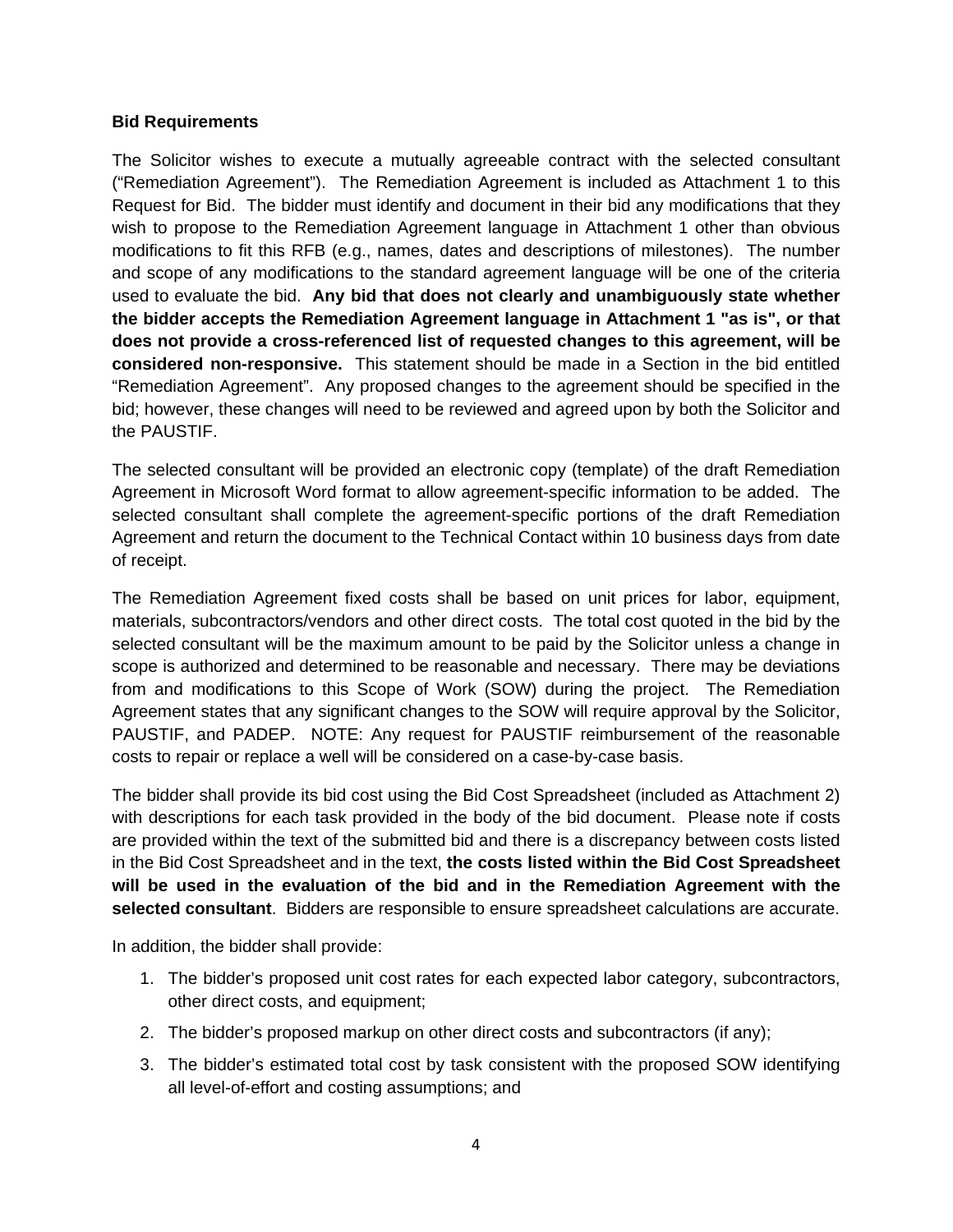4. A unit rate schedule that will be used should there be any out-of-scope work on this project.

Each bid will be assumed to be valid for a period of up to 120 days after receipt unless otherwise noted. The costs quoted in the Bid Cost Spreadsheet will be assumed to be valid for the duration of the Remediation Agreement.

Please note that the total fixed-price bid must include all costs, including those cost items that the bidder may regard as "variable". These variable cost items will not be handled outside of the total fixed price quoted for the SOW. Any bid that disregards this requirement will be considered non-responsive to the bid requirements and, as a result, will be rejected and will not be evaluated.

Each bid response document must include at least the following:

- 1. Demonstration of the bidder's understanding of the site information provided in this RFB, standard industry practices, and objectives of the project.
- 2. A clear description, specific details, and original language of how the proposed work scope will be completed for each milestone. The bid should specifically discuss all tasks that will be completed under the Remediation Agreement and what is included (e.g., explain groundwater purging/sampling methods, which guidance documents will be followed, what will be completed as part of the site specific work scope/SCR/RAP or RACR). Recommendations for changes/additions to the Scope of Work proposed in this RFB shall be discussed, quantified, and priced separately; however, failure to bid the SOW "as is" may result in a bid not being considered.
- 3. A copy of an insurance certificate that shows the bidder's level of insurance consistent with the requirements of the Remediation Agreement. Note: The selected consultant shall submit evidence to the Solicitor before beginning work that they have procured and will maintain Workers Compensation; commercial general and contractual liability; commercial automobile liability; and professional liability insurance commensurate with the level stated in the Remediation Agreement and for the work to be performed.
- 4. The names and brief resumes/qualifications of the proposed project team including the proposed Professional Geologist and Professional Engineer (if applicable) who will be responsible for overseeing the work and applying a professional seal to the project deliverables (including any major subcontractor(s)).
- 5. Responses to the following specific questions:
	- a. Does your company employ a Pennsylvania-licensed Professional Geologist that is designated as the proposed project manager? How many years of experience does this person have?
	- b. How many Pennsylvania Chapter 245 projects is your company currently the consultant for in the PADEP Region where the site is located? Please list up to ten.
	- c. How many Pennsylvania Chapter 245 Corrective Action projects involving an approved SCR, RAP and RACR has your company and/or the Pennsylvania-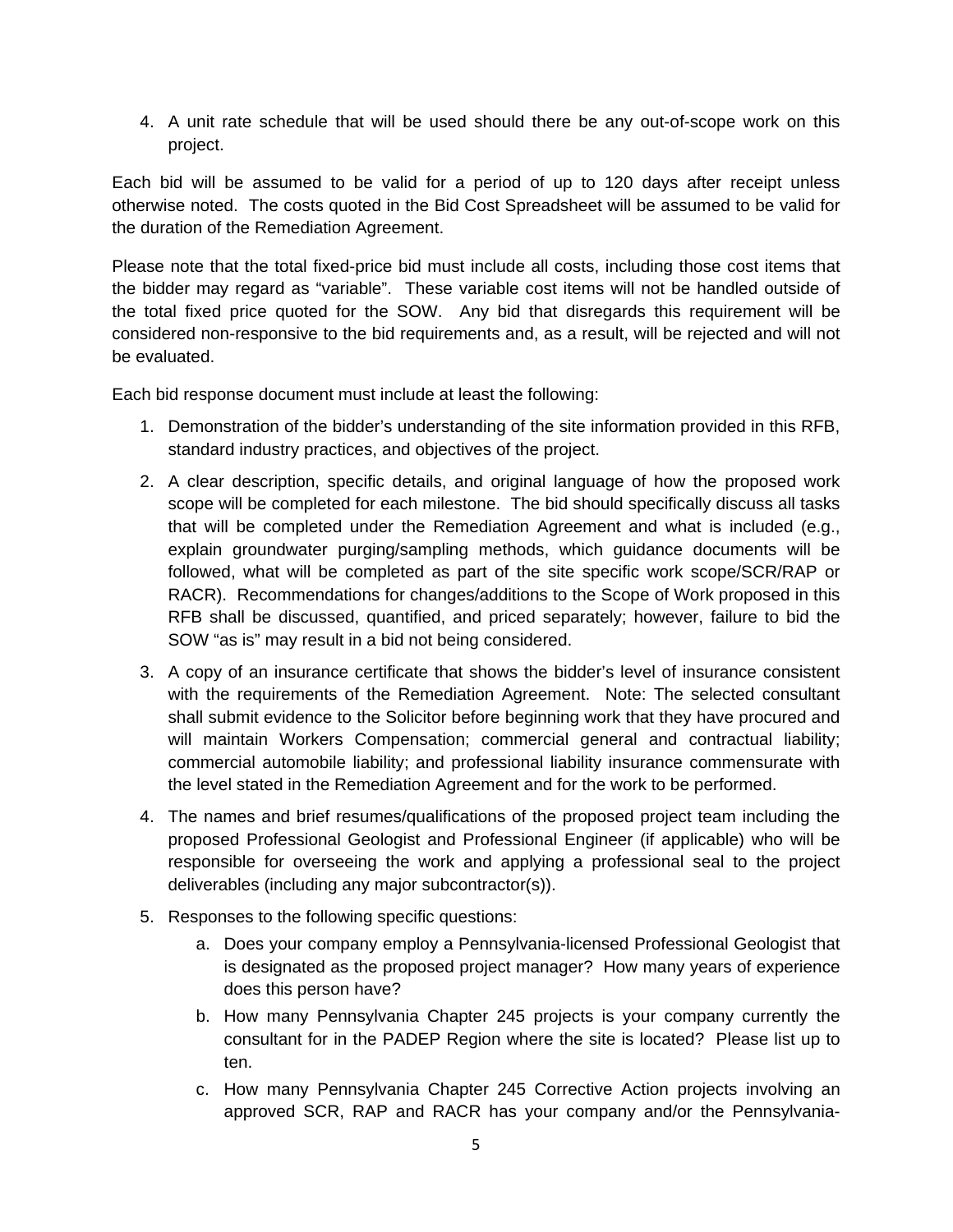licensed Professional Geologist closed (i.e., obtained Relief from Liability from the PADEP) using any standard?

- d. Has your firm ever been a party to a terminated PAUSTIF-funded Fixed-Price (FP) or Pay-for-Performance (PFP) contract without attaining all of the Milestones? If so, please explain.
- 6. A description of subcontractor involvement by task. Identify and describe the involvement and provide actual cost quotations/bids/proposals from all significant specialized subcontracted service (e.g., drilling/well installations, laboratory, etc.). If a bidder chooses to prepare its bid without securing bids for specialty subcontract services, it does so at its own risk. **Added costs resulting from bid errors, omissions, or faulty assumptions will not be considered for PAUSTIF reimbursement**.
- 7. A detailed schedule of activities for completing the proposed SOW including reasonable assumptions regarding the timing and duration of Solicitor reviews (if any) needed to complete the SOW. Each bid must provide a schedule that begins with execution of the Remediation Agreement with the Solicitor and ends with completion of the final Milestone proposed in this RFB. Schedules must also indicate the approximate start and end of each of the tasks/milestones specified in the Scope of Work, and indicate the timing of all proposed key milestone activities.
- 8. A description of how the Solicitor, ICF and the PAUSTIF will be kept informed as to project progress and developments, and how the Solicitor (or designee) will be informed of and participate in evaluating technical issues that may arise during this project.
- 9. A description of your approach to working with the PADEP. Describe how the PADEP would be involved proactively in the resolution of technical issues and how the PADEP case team will be kept informed of activities at the site.
- 10. Key exceptions, assumptions, or special conditions applicable to the proposed SOW and/or used in formulating the proposed cost estimate. Please note that referencing extremely narrow or unreasonable assumptions, special conditions, unreasonable provisions, and exceptions may result in the bid response being deemed "unresponsive".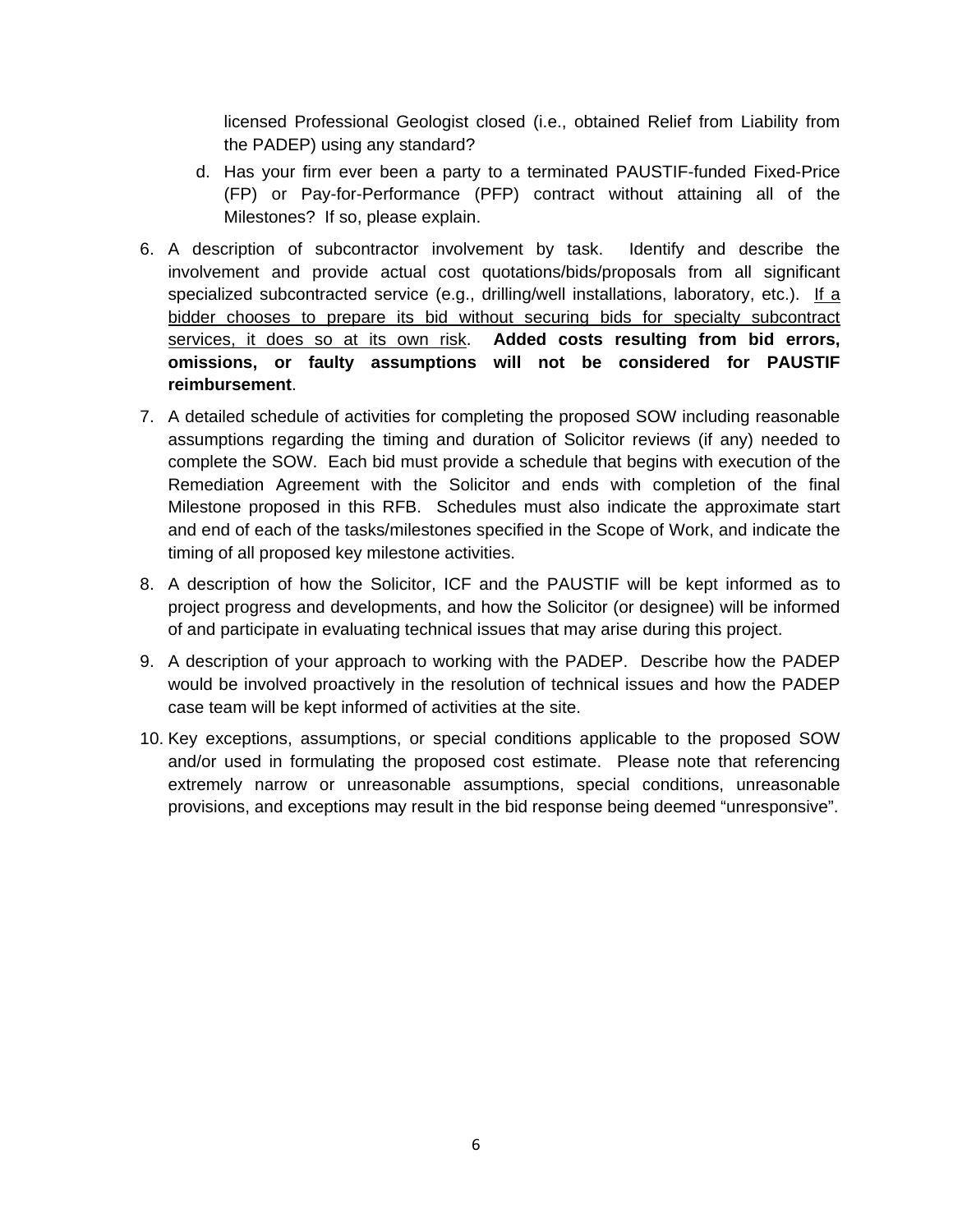## **General Site Background and Description**

Each bidder should carefully review the existing information and documentation provided in Attachment 3. The information and documentation has not been independently verified. Bidders may wish to seek out other appropriate sources of information and documentation specific to this site. If there is any conflict between the general site background and description provided herein and the source documents within Attachment 3, the bidder should defer to the source documents.

### **Site Description / UST Release**

The former Wayne Pumps property ("subject property" or "Site") is located at 1194 Wayne Avenue, near the town of Indiana, Pennsylvania, located on the northwest corner of Wayne Avenue and Rose Street in an area that is used for a mix of commercial and residential purposes. The subject property is comprised of a parcel of land encompassing ~44,000 square feet (~one acre) and is currently occupied by a single-story building (garage, office, and storage), four additional storage buildings, and several carport-type structures. Majority of the Site is a mixture of light vegetation along with asphalt and gravel surfaced areas. Property use adjoining the subject property includes roadway right-of-ways (ROW) for Wayne Avenue and Rose Street to the southeast and southwest, respectively; a commercial business to the northeast; and a natural drainage tributary, Marsh Run to the northwest followed by commercial businesses beyond Marsh Run. The Site and surrounding properties are shown on Figure 1 in Attachment 3A. Below-grade utilities on-site and in the area of the subject property consist of natural gas, water, sanitary, and storm sewer service, but the locations of these utilities have changed over time and are not known with certainty and shall be evaluated by the successful bidder.

At the time the release was discovered in December 1998, the subject property was owned and operated by the Claimant, Mr. and Mrs. Benkowski, with activities that included retail gasoline, diesel fuel, and kerosene sales. Closure via removal of the UST systems were initiated in December 1998 and continued into January 1999, and included six USTs, a 2,000-gallon diesel fuel steel UST (Tank 001), two 3,000-gallon diesel steel USTs (Tanks 002 and 003), two 10,000 gallon gasoline steel USTs (Tanks 004 and 005), and an unregistered 1,000-gallon kerosene steel UST; along with the associated product piping and dispenser islands. The kerosene UST was formerly located southwest of the Site building, and the remaining five USTs, were formerly located in a common tank cavity on the northeastern side of the Site building. The gasoline and diesel dispenser island was formerly located on the southeastern side of the Site building. See Figure 2 in Attachment 3A for the locations of the former UST systems.<sup>1</sup>

Since at least the 1970's, the Site was used historically for the storage and dispensing/retail sales of unleaded gasoline and diesel. It is reported that Tanks 001, 002, and 003 were

 1 Attachment 3C, *Underground Storage Tank System Closure Report Form"*, prepared by Chestnut Ridge Construction, dated January 4, 1999. Site plan in report shows only five USTs that were removed. Subsequent reports prepared by the claimant's consultant, J.Scott Bush Company indicated six USTs (two gasoline & two diesel USTs plus one 1,000 gallon kerosene UST).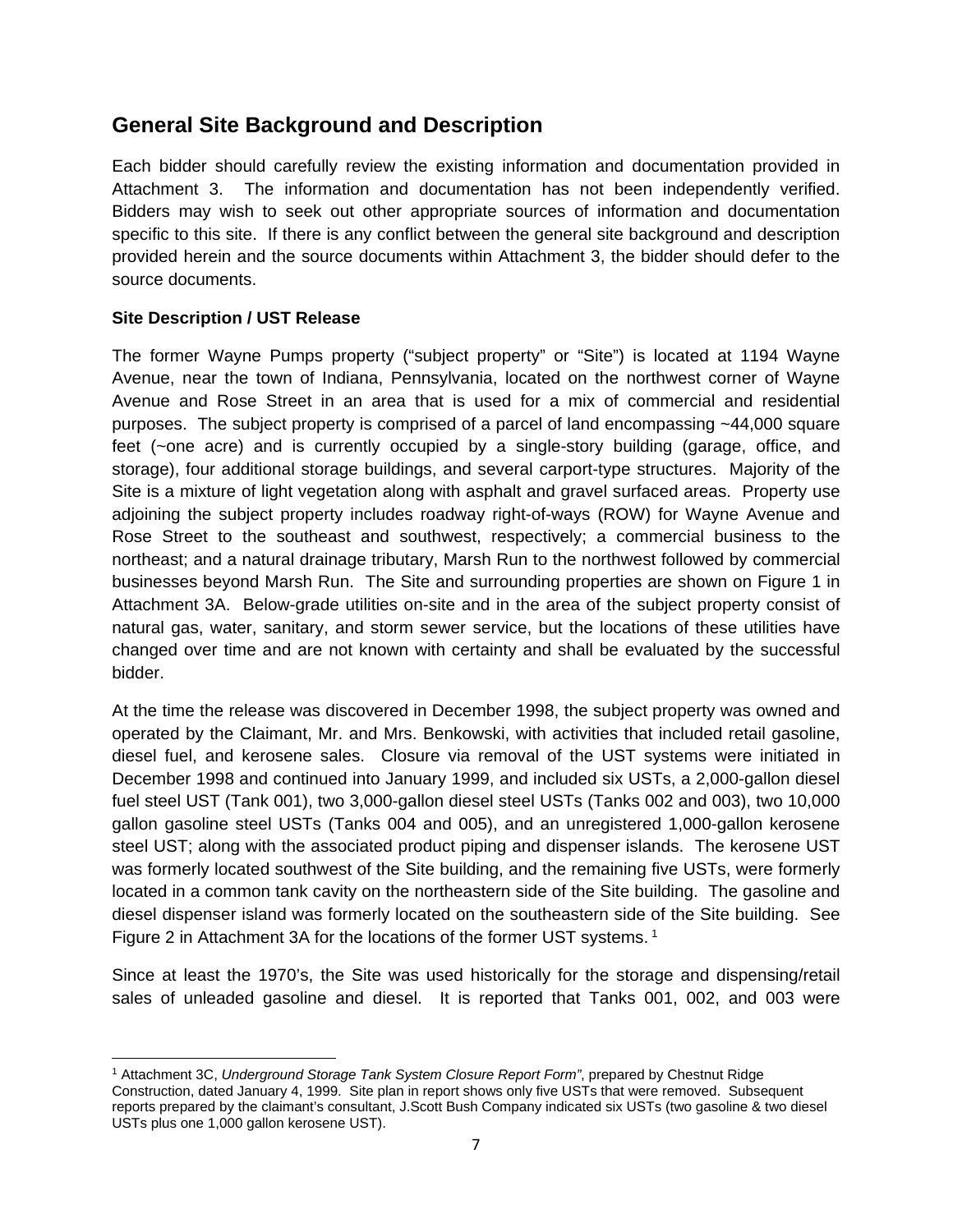installed in 1978 and Tanks 004 and 005 were installed in 19842. The Claimant purchased the subject property in 1986 and leased the Site to William Satterlee, CEO of Mahoning Distribution's Indiana Card System who registered Tanks 001 through 005 with the PADER on September 4, 1990 identifying Mahoning Distribution as "Owner Name". The lease between the Claimant and Mahoning Distribution/Indiana Card System expired in October 1995 and the ownership of the USTs was transferred to the Claimant on March 31, 1996. The subject property was sold to the current owners, Mr. and Mrs. Kenneth McMunn after the USTs were removed, with current Site activities including the retail sale and installation of truck accessories. The Site no longer stores and dispenses petroleum products. The release of unleaded gasoline that is subject of this claim was discovered during removal of the UST systems in December 1998 and January 1999.

During facility inspections by PADEP in 1995, petroleum contaminated soils were discovered near the dispenser island and beneath the fill ports for the USTs. Additionally, stained soil was noted along the suction fuel conveyance piping. A UST closure notification form was submitted to the PADEP in June 1998 (See Attachment 3C). The UST system closure activities in December 1998 for Tanks 001 through 005 were performed by Chestnut Ridge Construction, Inc. located in New Alexandria, PA 15670. Tanks 001 through 005 and associated piping were reportedly in fair to good condition when they were removed, with the likely source of the release being "…overfills, possible line leaks and dispenser servicing for all USTs and fuel conveyance piping."<sup>3</sup> Confirmation of a release was identified by petroleum odors and staining in soils observed around the fill ports and piping between the tank cavity and pump islands.<sup>4</sup> Groundwater was reportedly encountered in the tank cavity excavations, which was pumped into a tank staged near the excavation, and was transported off site for disposal. An undocumented quantity of contaminated soils was removed from the site for off-site disposal. No information regarding any post-excavation confirmatory soil sampling is available, if performed was not provided in the files received from PADEP, PAUSTIF, or the UST removal contractor.

#### **Historical Investigations, Characterization, & Interim Remedial Activities**

Known historical site investigation activities associated with Claim #1998-0529F have been performed by J. Scott Bush Company on behalf of the Claimant, and are documented in a February 21, 2000 Site Characterization Investigation Report (Attachment 3D) and a October 16, 2002 Environmental Site Characterization Investigation Soil Remedial Action Completion Report (Attachment 3E) for the former Wayne Pumps Site. The February 2000 investigation documented the advancement and sampling of soil borings and installation of monitoring wells at the subject property in early December 1999 in an effort to determine the nature and extent of soil and groundwater contamination associated with the former UST systems. Reportedly, a total of 29 soil borings (TB-1 through TB-29) were advanced around the two separate former tank cavities and the former dispenser island to depths ranging from 4 to 12 feet below ground surface (bgs) using hollow stem auger and split spoon sampling methods. The soil borings

<sup>&</sup>lt;sup>2</sup> No information on the installation date or use of the kerosene UST was provided.<br><sup>3</sup> *Underground Storage Tank System Closure Report Form*", prepared by Chestnut Ridge Construction, dated January 4, 1999.

<sup>4</sup> *"Notification of Reportable Release, Notification of Contamination"* form to PADEP, dated December 23, 1998.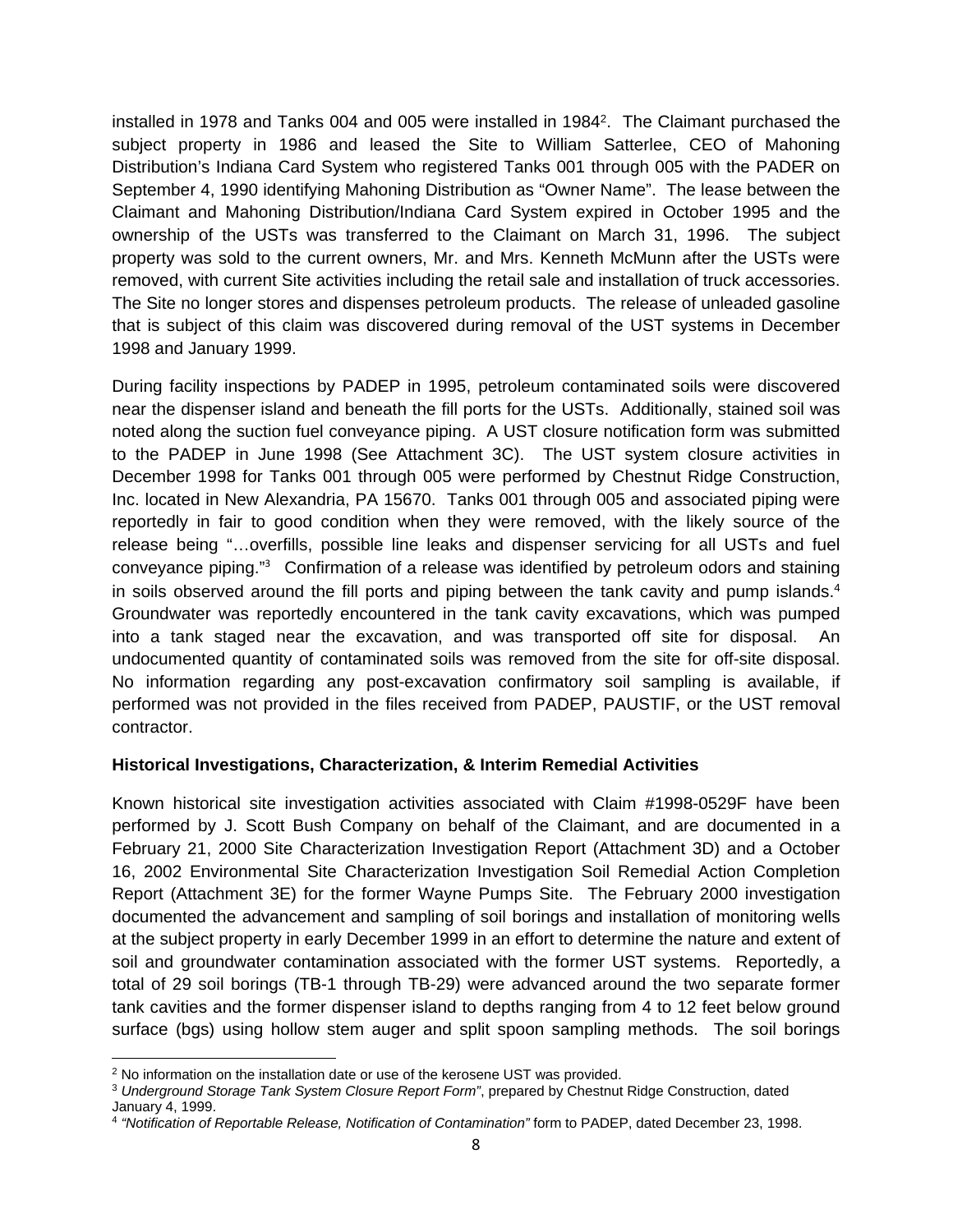were logged and recovered soils were screened with a photoionization detector (PID). A total of six soil samples were selected (one from each boring, TB-3, TB-5, TB-13, TB-18, TB-26, & TB-28) and submitted for laboratory analysis which included benzene, toluene, ethylbenzene, total xylenes (BTEX), naphthalene, methyl tert butyl ether (MTBE), fluorene, phenanthrene, and total lead using USEPA Methods 5035, 6010B (total lead) 8270C (fluorene and phenanthrene), and 8260. Soil sample results indicated exceedences of the standards, existing at the time, for benzene, ethylbenzene, naphthalene, and MTBE. Soil boring locations are shown in Figures 3 and 4 in Attachment 3A.

Six groundwater monitoring wells were also installed in December 1999 and groundwater samples were collected from all six wells on January 9, 2000. Groundwater samples collected from wells MW-4 and MW-5 were analyzed using USEPA Method 5030B and 8270. Groundwater samples collected from wells MW-1, MW-2, MW-3, and MW-6 were analyzed using USEPA Methods 5030/8021B, 8011, 6020, 8270C, and MTBE. The constituents with concentrations exceeding the PADEP Statewide Health Standards (SHS) were MTBE at MW-1 and benzene, cumene, naphthalene, and MTBE at MW-6. Groundwater samples from the other four wells did not contain concentrations of the petroleum constituents exceeding the laboratory method detection limits (MDLs).

There are also three additional wells at the Site, with two located south of the Site building and one east of MW-6. It is unknown when these three wells were installed or the purpose of these wells. The three "unknown" wells are constructed of 8- and 10-inch PVC and extend to a depth of approximately 9-feet. Approximate well locations are shown on Figure 4 in Appendix 3A.5

The February 2000 report recommended excavating approximately 800 to 1,000 tons of impacted soils from both former UST cavities and the area formerly occupied by the dispenser island. There was also a recommendation to install a groundwater pump and treat system to mitigate petroleum impacted groundwater.6

Based on the observations recorded during the removal of the UST systems and the results of the December 1999 characterization activities, the Claimant's consultant (J. Scott Bush Company) performed soil excavation activities between February 2001 and April 2001 that resulted in the removal of 3,206.69 tons of impacted soil transported off-site for disposal. The completed soil excavation in the area of the former gasoline and diesel UST cavity was "L" shaped (~153-feet long & 30-feet wide) with a completed depth reportedly governed by the depth of the sandstone bedrock encountered at a depth of ~14 feet. The completed excavation in the area of the former kerosene UST cavity was ~62-feet long, 33-feet wide, and 14-feet in depth, upon which sandstone bedrock was encountered.<sup> $7$ </sup> In addition, two test pits were also completed at the Site on September 17, 2001. One soil sample was collected from each test pit. The locations for soil excavations and test pits are shown on Figure 5, in Attachment 3A.

Confirmatory soil samples were collected from the sidewalls of the completed excavations

 5 Wells were found during a site visit in Sept. 2013. No information is available regarding the purpose of the wells,

and no construction logs or sampling data were found in the site's records.  $6$  No groundwater pump & treat remedial system was installed at the site.

<sup>7</sup> No information was provided regarding backfilling of the excavations, including if any excavated soils were re-used as backfill.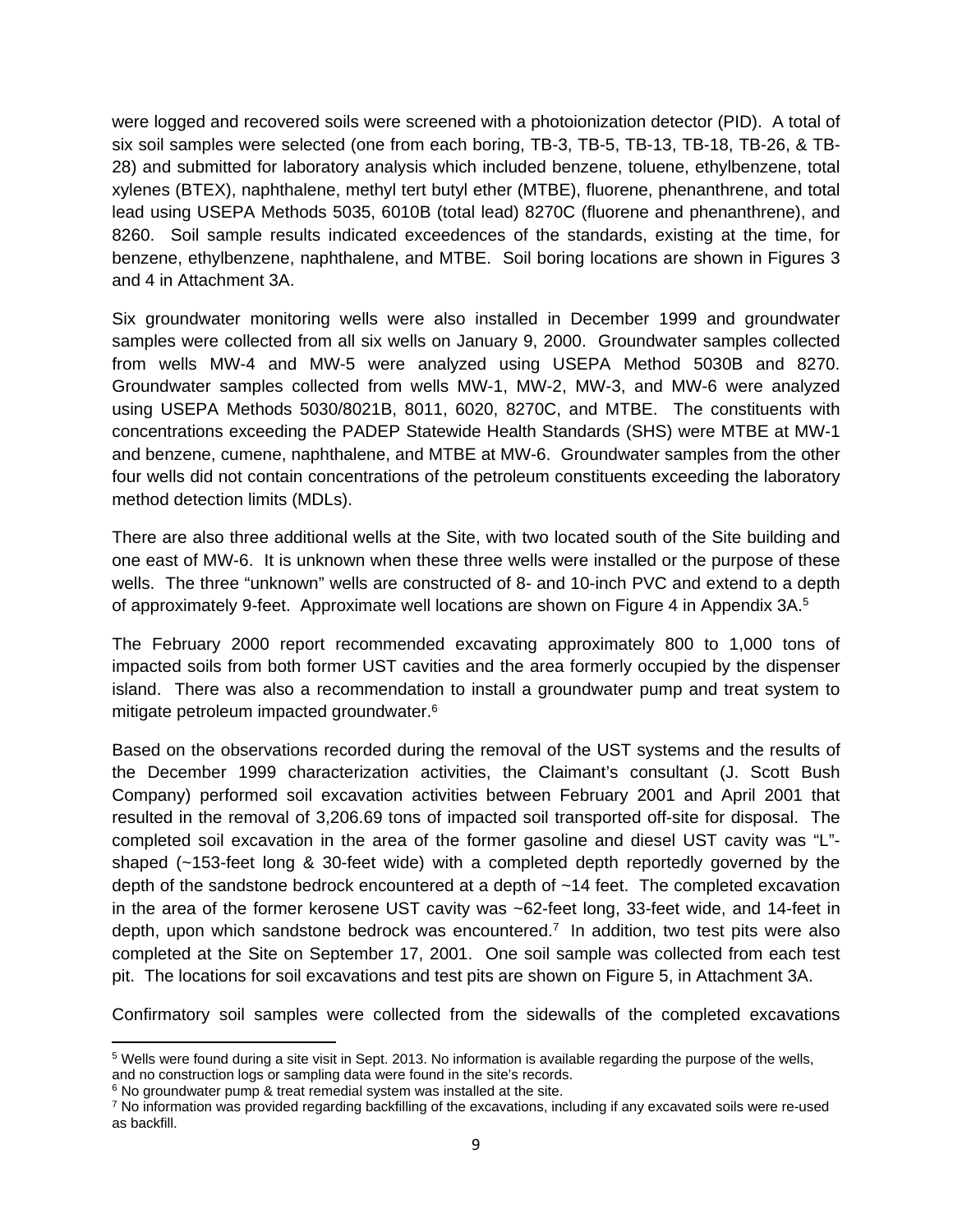during each phase of the soil removal activities. A total of 30 soil samples were collected and analyzed via USEPA Method 5035/8260B and 8270C for diesel fuel and unleaded / leaded gasoline parameters. A site plan showing the confirmation soil sample locations is provided on Figure 5 in Attachment 3A, and a summary of the soil sample analytical results is provided in Attachment 3B, table 2.

The October 16, 2002 report, documents the soil excavation activities, confirmation soil sampling, groundwater monitoring results, and recommendations for follow-up activities. The 2001 soil excavation activities appear to have been performed over several weeks as seen in the sample collection dates for the confirmation soil samples (eight collected on April 5, 2001, 10 collected on April 26, 2001, eight collected on August 20, 2001, and four collected on September 13, 2001).

The post-excavation confirmation soil samples collected from the excavation in the area of the former diesel and gasoline UST cavity were collected from areas along the completed excavation sidewalls and designated unique numbers, which are summarized in Attachments 3A and 3B. Analytical results from six soil samples, which included two samples collected from sidewall #4 (SS-7 and SS-8) and four samples collected from sidewall #1 (1, 2, 3 and 4), contained concentrations of benzene exceeding PADEP SHS. No soil samples were collected from sidewall numbers 5, 6, 7, and 8. No confirmation soil samples were collected from the excavation completed in the area of the former kerosene UST. Two soil samples collected from the test pits completed near the former kerosene UST did not contain constituent concentrations exceeding PADEP SHS.

The unconsolidated overburden material beneath the asphalt and gravel surface, outside the former tank cavities and excavation areas consists of fill material (i.e. mixture of silty clay, brick fragments, limestone gravel, boulders) to a depth primarily ranging from ~4 to 8 feet, with exception to the northern portion of the Site where the fill material extended to a depth of up to  $\sim$ 12 feet. A subsurface void space was also encountered in this area.<sup>8</sup> See Figures 3 and 4 (Attachement 3A) for the location of these subsurface voids. Soils underlying the fill material is primarily silty clay which extends to the depth of a sandstone bedrock, encountered at depths of ~12 to 14 feet below grade. Monitoring wells MW-1 through MW-6 are installed to depths ranging from 11.8 to 15.3 ft. bgs, with screened intervals of 3.5 ft to the total depths of the wells at MW-1, MW-2, MW-3, and MW-6, and 4 ft to the total depth of the wells at MW-4 and MW-5. Water levels in the overburden wells (MW-1 through MW-6) were generally 7 to 10 feet below grade.

Claimant's / Solicitor's chosen closure approach for the Site is Site-Specific Standards (SSS) for both soils and groundwater.

PADEP reviewed and disapproved of the October 2002 report offering several comments / reasons for the disapproval. A copy of PADEP's disapproval letter, dated December 3, 2002, is provided in Attachment F. A summary of PADEP's comments from the December 3, 2002 disapproval letter included –

 8 Based on review of boring logs.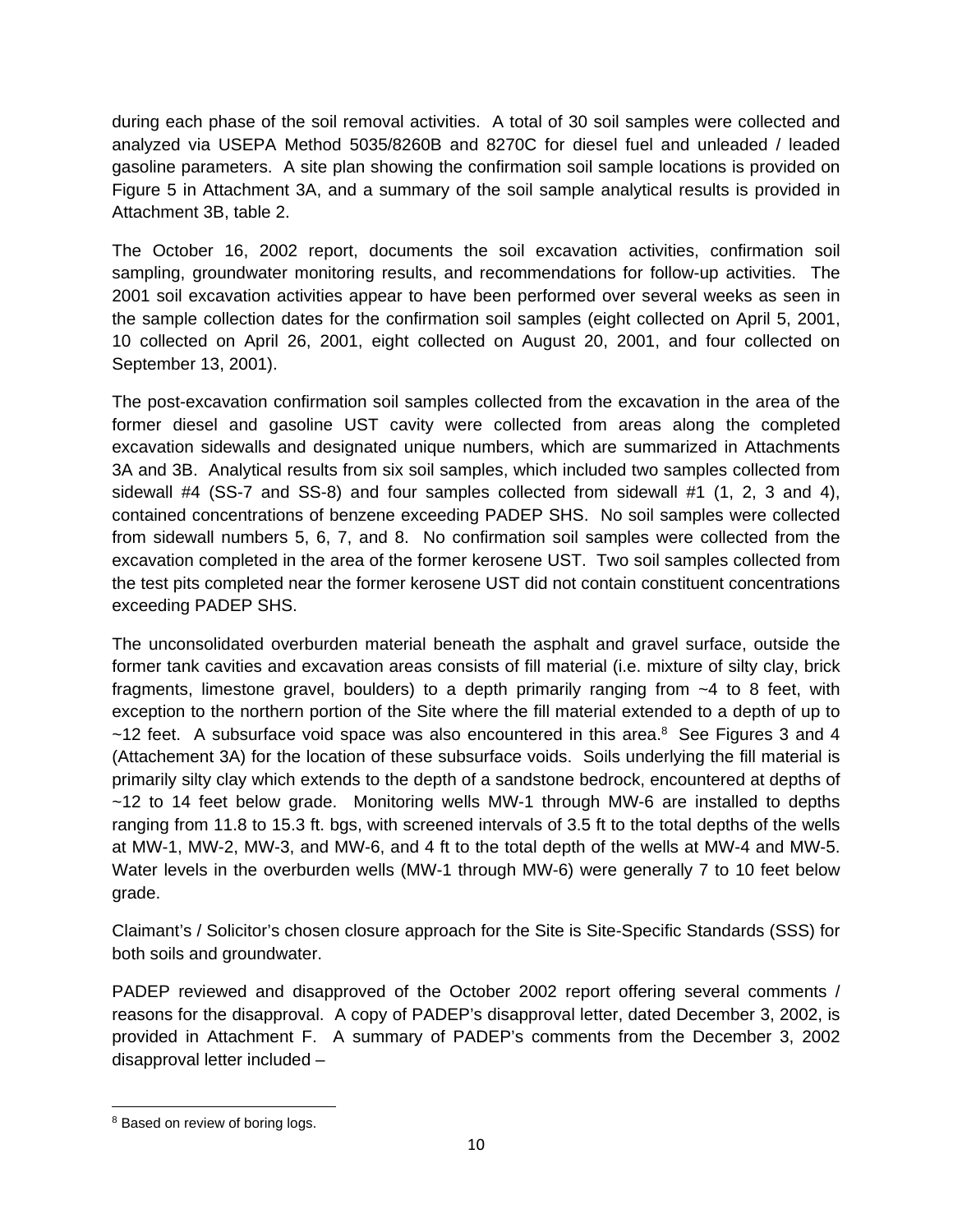- Report does not include all of the items necessary to be considered a complete Site Characterization Report or Remedial Action Completion Report under Sections 245.310 and 245.313 of the Storage Tank and Spill Prevention Act.
- Report describes additional sampling proposed for the contaminated soils that remain at the facility.
- The content of the document appears to be that of a work plan rather than a Report requiring review and comment by the Department.
- Any attainment sampling for soil should follow the requirements of the Land Recycling Program (Act 2), including 25 Pa. Code Chapter 250.703 and 250.707.
- Generally, site characterization samples are not appropriate to be used as attainment samples. Groundwater contamination also needs to be investigated at this facility.

Following receipt of PADEP's disapproval letter, J. Scott Bush Company prepared seven quarterly groundwater monitoring reports documenting groundwater monitoring and sampling events at the six on-property monitoring wells from April 2008 through April 2010. Each of the quarterly reports are included as attachments 3G through 3M.

In an attempt to address PADEP's comments on the October 2002 report, J. Scott Bush Company prepared a Remedial Action Plan and Remedial Action Completion Report, dated January 10, 2013 (Attachment 3N). PADEP indicated that the report did not meet key requirements identified in 25 PA Code Chapters 245 (Administration of the Storage Tank and Spill Prevention Program, including 245.309, 245.310 and 245.313 and 25 PA Code Chapter 250 (Administration of Land Recycling Program) in their letter dated February 7, 2013. A copy of the letter is provided as Attachment 3O. PADEP concluded that the report was considered incomplete and could not be approved. A summary of PADEP's comments on the January 2013 report included the following –

- Site Characterization Reports and Remedial Action Plans require a separate submittal so the Department can take a separate action (approval, disapproval, modify) as noted in 25 P A Code Chapters 245.310 and 311.
- Two (2) copies of a Site Characterization Report and Remedial Action Plan are required under 25 PA Code Chapters 245.310(a), 245.311(a) to facilitate the Department's review process.
- The site map does not include all features required under 25 PA Code Chapter 245.310(a)(2).
- A discussion of the type and characteristics of the released substances was not included (25 PA Code Chapter 245.310(a)(6)).
- Details of the release(s) was/were not included as required under 25 PA Code Chapter 245.310(a)(9). It is not clear whether additional characterization work is necessary proximal to the excavation walls that slumped during soil removal activities (25 PA Code Chapter 245.310(a)(12)).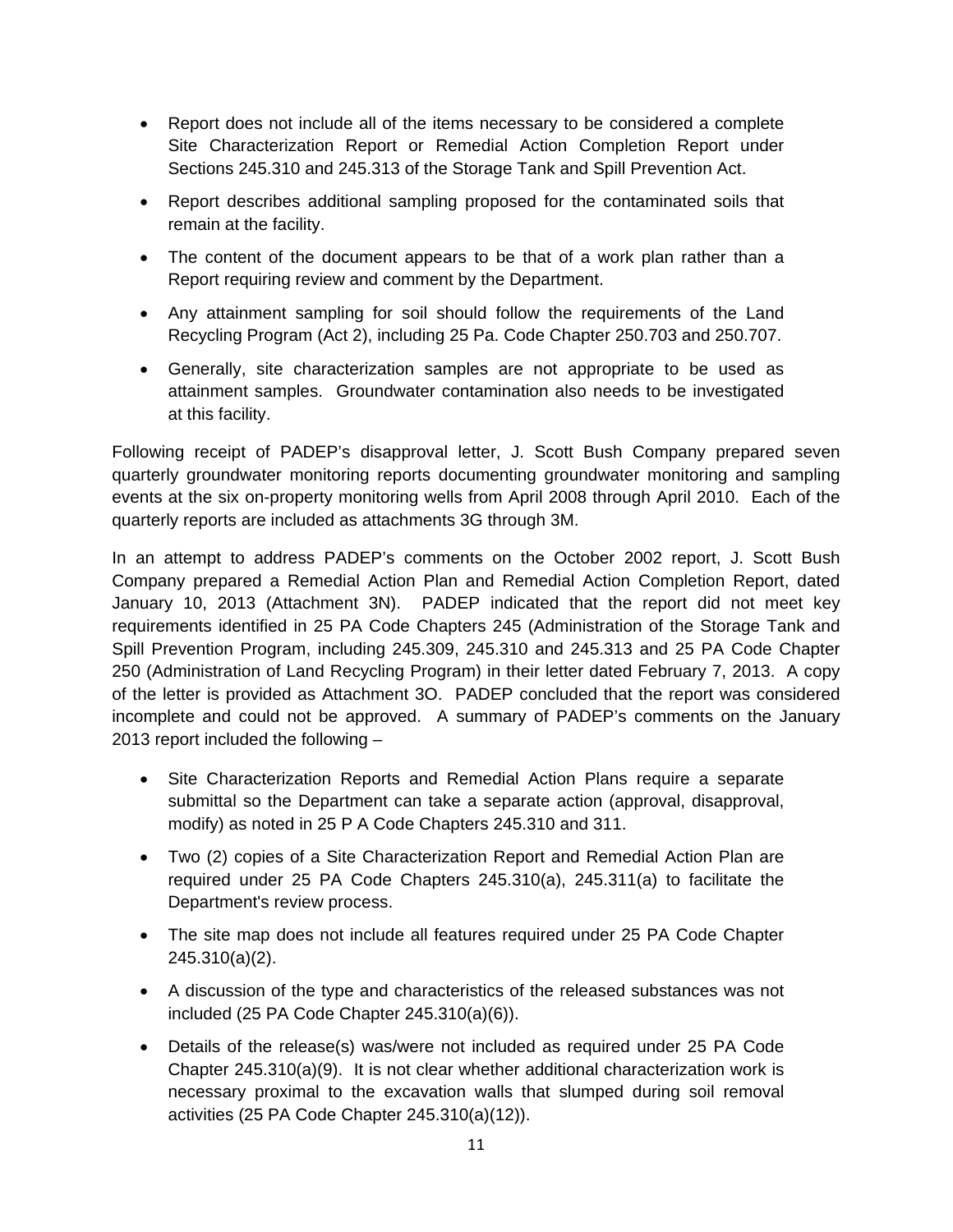- A risk assessment is to be included in the SCR that conforms to 25 PA Code Chapter 250.404 and 250.409 and 25 PA Code Chapter 245.310(a)(31)(32).
- The site does not meet Non-Use Aquifer, Statewide Health Standards as stated in the Report. The Non-Use Standards is applied as stated in section 7.0 of the Report. In order to apply this standard to a site, a Non-Use Aquifer Determination is to be submitted to the Department (25 PA Code Chapter 250.303), and an action taken (25 PA Code Chapter 245.310(a)(27)).
- The Report does not include boring logs, groundwater contour and contamination maps (25 PA Code Chapter 245.3 10(a)(14), (15), (16), (22), including remaining soil contamination around/under the existing building. The Department cannot determine if the locations of soil and groundwater borings/wells are appropriate.
- No clear site conceptual model was presented (25 PA Code Chapter 245.310(a)(23)).
- Results of all sampling data was not included (25 PA Code Chapter 250.204(f)(4)).
- No justification for the use of the Quick Domenico model was presented, nor model validation or calibration (25 P A Code Chapter 250.204(f)(5)).
- According to the property owner, a sewer line was installed across the site between the building and State Route 119 in 2011/2012. Depth of the excavation may have reached 16 feet, and cut through part of the soil excavation area. No mention of this was included in the Report, nor an evaluation to the potential migration of vapors or groundwater.
- The Report (containing what the Department would consider a Remedial Action Completion Report set forth by regulation (25 PA Code Chapter 245.313)) is disapproved. The Report does not include the requirements set forth by the regulations, as listed above. In order for the site to be in compliance with applicable requirements, these items must be addressed.

As a follow up to the site activities, PAUSTIF arranged for and conducted a site visit on September 30, 2013 to inspect the site, inspect the wells, document the condition(s) of the wells, and to collect water samples from wells that were determined to be representative of site conditions. A summary of site conditions is noted below:

- MW-1 In poor condition with only a steel 12-inch cover laying over the well casing. No seal on the well and therefore, surface water and sediment readily flow into the well. Total depth of the well was about 8-feet (completion depth was 13-feet).
- MW-2 In poor condition and open to the elements, therefore, surface water and sediment flow into the well. Total depth of the well was 8.4-feet (completion depth was 12-feet).
- MW-3 Unable to locate well.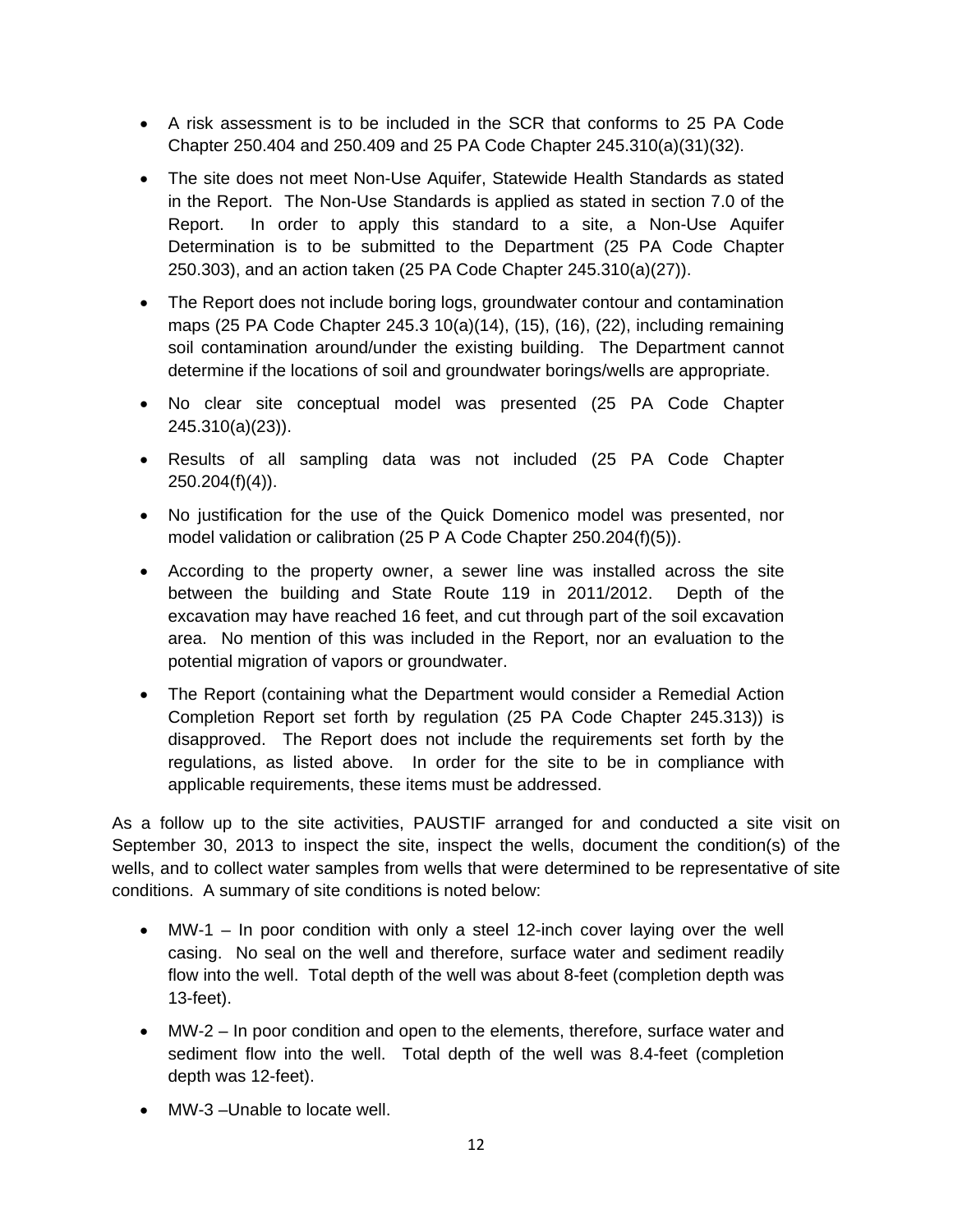- MW-4 In good condition and collected a water sample from the well. See Table 3 below.
- MW-5 Unable to locate the well and may have been destroyed during the construction of a new sanitary sewer line installed across the property about 2 years ago.
- MW-6 In good condition and collected a water sample from the well. See Table 3 below.
- Identified 3 unknown wells constructed of 8 or 10-inch PVC with depths of 8 to 9.5 feet. Based on their construction, they did not appear to be monitoring wells and no background information was provided by the site owner for their placement/use.

| <b>Table 3. Groundwater Analytical Results Summary</b><br><b>Former Wayne Pumps</b> |                    |        |
|-------------------------------------------------------------------------------------|--------------------|--------|
| Water samples collected on 9/30/13                                                  |                    |        |
| Results are micrograms per liter                                                    |                    |        |
| Constituents                                                                        | <b>Well Number</b> |        |
|                                                                                     | $MW-4$             | $MW-6$ |
| Benzene                                                                             | < 1.0              | 5.8    |
| Ethylbenzene                                                                        | < 1.0              | < 1.0  |
| Isopropylbenzene                                                                    | <1.0               | 1.1    |
| <b>MTBE</b>                                                                         | < 1.0              | < 1.0  |
| Naphthalene                                                                         | 2.0                | 2.0    |
| Toluene                                                                             | < 1.0              | < 1.0  |
| <b>Total Xylenes</b>                                                                | < 3.0              | < 3.0  |
| 1,2,4 Trimethylbenzene                                                              | 1.0                | < 1.0  |
| 1,3,5 Trimethylbenzene                                                              | < 1.0              | < 1.0  |
| Total depth of well, feet                                                           | 14                 | 11.35  |
| Depth to water (top of PVC), feet                                                   | 7.19               | 8.59   |
| Samples analyzed by ALS, Middletown, PA; lab reports included in<br>attachment 3P.  |                    |        |

To the extent there is any discrepancy between the summary of site conditions provided above and the source documents, bidders shall rely on the source document information. Bidders should carefully consider what information, analyses, and interpretations contained in the background documents can be used in developing their scope of work for their bid in response to this RFB.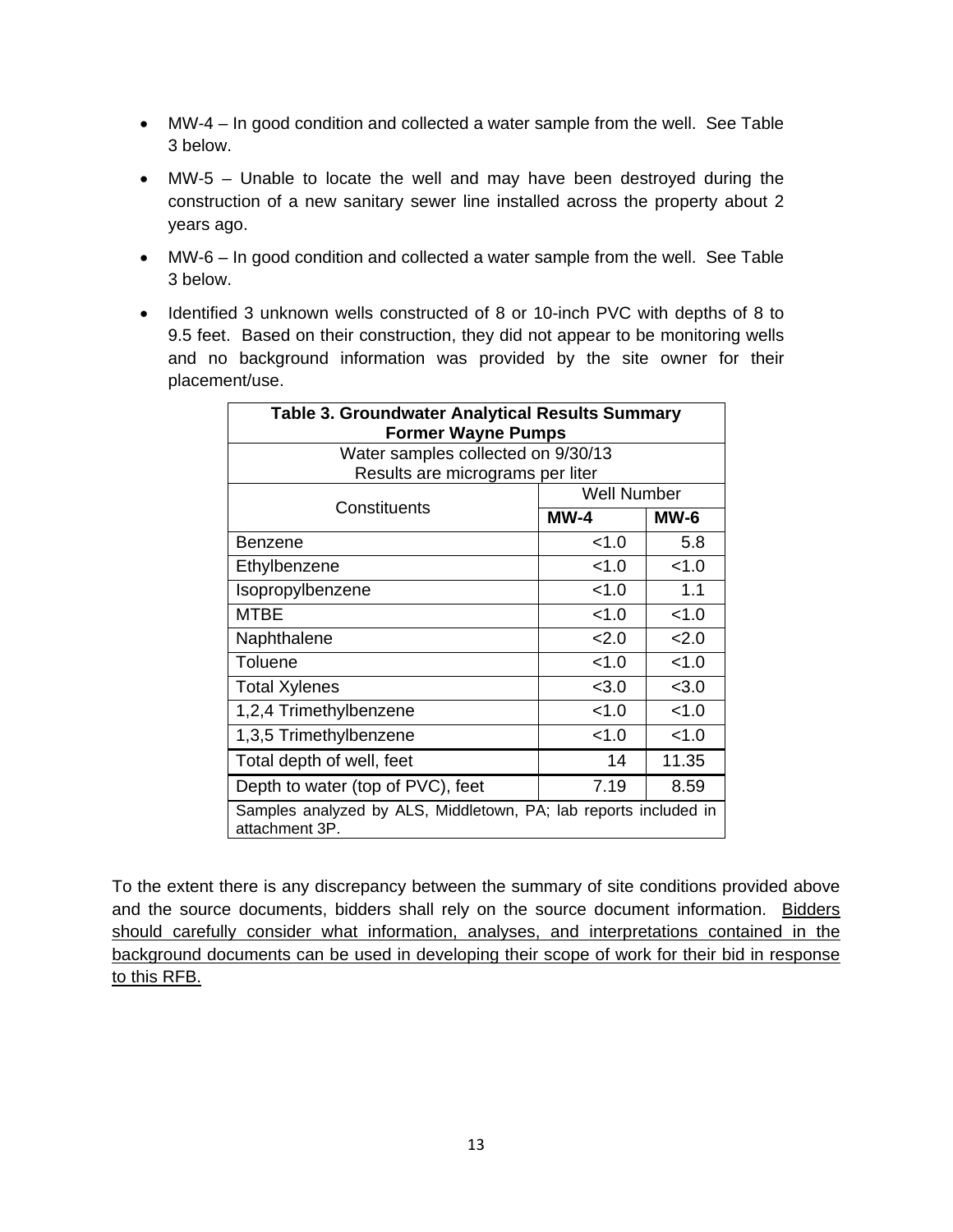# **Scope of Work (SOW)**

This RFB seeks competitive bids from qualified contractors to perform the activities in the Scope of Work (SOW) specified herein. PADEP – Southwest Regional Office (SWRO) representative, **has reviewed and commented on the SOW provided within this RFB**.

### **Objective**

Solicitor seeks competitive, fixed-price bids, for this Defined Scope of Work RFB to complete the eight (8) milestones (A through H) outlined below to complete the site characterization as specified by the PADEP Act 2 and Chapter 245 regulations and guidelines, and prepare / submit a combined Site Characterization Report / Remedial Action Plan (SCR / RAP) or SCR / Remedial Action Completion Report (SCR / RACR), depending on the conditions encountered. To be deemed responsive, each bid *must* respond in detail to each of the milestones, including describing the bidder's understanding of the conceptual site model and how that model relates to the bidder's proposed approach to executing the SOW. In other words, bidders shall respond to the SOW as stated herein to enable as much of an "apples-to-apples" comparison of the bids as possible. The Solicitor has elected to pursue environmental site closure under the PADEP Act 2 Site Specific Standards (SSS) for both soil and groundwater via a demonstration of pathway elimination or site-specific risk-based numerical goals for those constituents for which attainment of the SHS cannot be readily demonstrated.

The strategy for this effort will be to complete site characterization activities and prepare a combined SCR / RACR on the assumption that, with implementation of institutional or engineering controls (as needed), it can be demonstrated that no current or future exposure pathways exist (or risks are acceptable for potentially complete pathways). However, if during production of the SCR it is determined that remedial action will likely be required for elimination of all pathways, then a combined SCR / RAP will be submitted in lieu of submitting a combined SCR / RACR. If preparing a RAP does prove necessary, implementation of the RAP will be performed separately, i.e., not as an amendment to the agreement resulting from this solicitation.

### **Constituents of Concern (COCs)**

The COC for soils, and groundwater are the post-March 2008 short list for unleaded gasoline, which consist of benzene, toluene, ethylbenzene, xylenes (BTEX); MTBE, isopropylbenzne (cumene), naphthalene, 1,2,4-Trimethylbenzene (1,2,4-TMB), and 1,3,5-Trimethylbenzene (1,3,5-TMB).

### **General SOW Requirements**

The bidder's approach to completing the SOW shall be in accordance with generally accepted industry standards/practices and all applicable federal, state, and local rules, regulations, guidance, and directives. The latter include, but are not limited to, meeting the applicable requirements of the following:

The Storage Tank and Spill Prevention Act (Act 32 of 1989, as amended),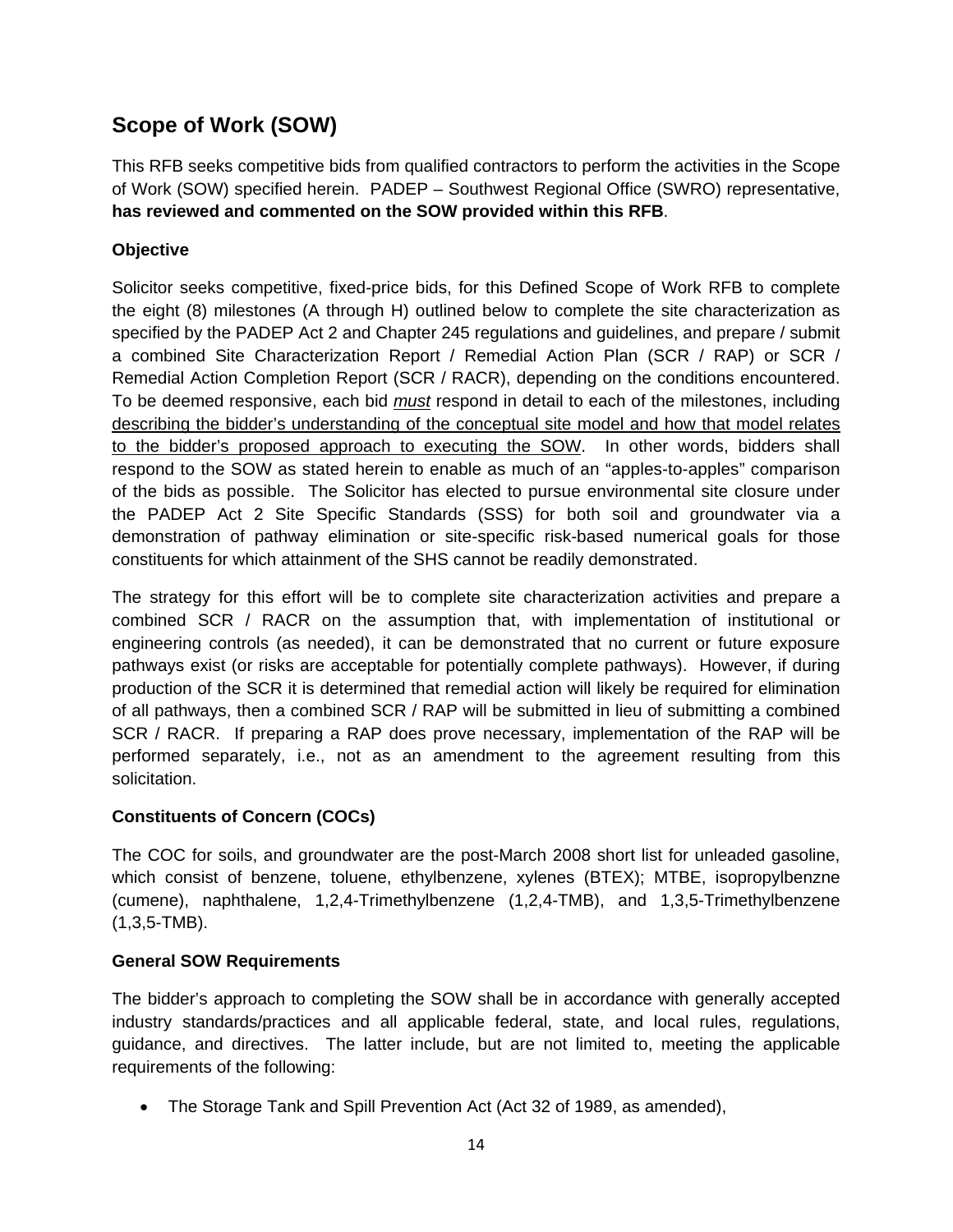- Pennsylvania Code, Title 25, Chapter 245 Administration of the Storage Tank Spill and Prevention Program,
- The Land Recycling and Environmental Remediation Standards Act of 1995 (Act 2), as amended),
- Pennsylvania Code, Chapter 250 Administration of Land Recycling Program, and
- Pennsylvania's Underground Utility Line Protection Law, Act 287 of 1974, as amended by Act 121 of 2008.

During completion of the milestone objectives specified below and throughout implementation of the project, the selected consultant shall:<sup>9</sup>

- Conduct necessary, reasonable, and appropriate project planning and management activities until the project (i.e., Remedial Action Plan / Remedial Action Completion Report) is completed. Such activities may include Solicitor communications/updates, meetings, record keeping, subcontracting, personnel and subcontractor management, quality assurance/quality control (QA/QC), scheduling, and other activities (e.g., utility location). Project planning and management activities will also include preparing and implementing plans for Health and Safety, Waste Management, Field Sampling/Analysis, and/or other plans that are necessary and appropriate to complete the SOW, and shall also include activities related to establishing any necessary access agreements. Project planning and management shall include identifying and taking appropriate safety precautions to not disturb site utilities; including but not limited to contacting Pennsylvania One Call as required prior to any ground-invasive work. As appropriate, project management costs shall be included in each bidder's pricing to complete the milestones specified below.
- Be responsible for coordinating, managing, and completing the proper management, characterization, handling, treatment, and/or disposal of all impacted soils, water, and derivative wastes generated during the implementation of this SOW. The investigation-derived wastes, including purge water shall be disposed of in accordance with standard industry practices and applicable laws, regulations, guidance, and PADEP directives. Waste characterization and disposal documentation (e.g., manifests) shall be maintained and provided to the Solicitor and the PAUSTIF upon request.
	- o **If the site is located in PADEP Southwest Region:** All investigation derived wastes shall be handled and disposed of per PADEP's Southwest Regional Office guidance. Investigation derived wastes include personal protective equipment, disposable equipment, soil and drill cuttings and groundwater obtained through monitoring well development and purging, as well as equipment decontamination fluids. Investigation derived

 9 As such, all bids shall include the costs of these activities and associated functions within the quote for applicable tasks/milestones.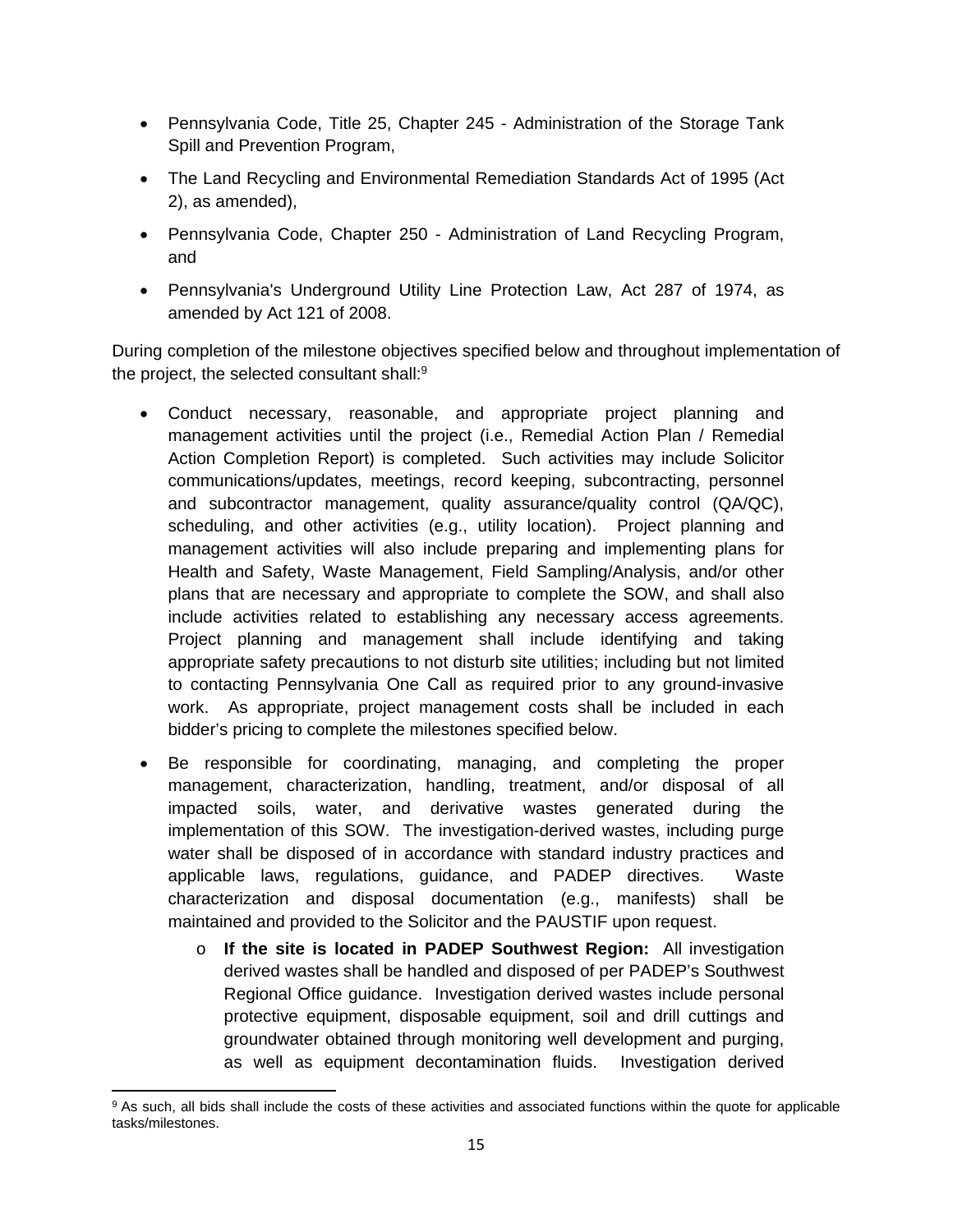wastes must be containerized in DOT-approved drums and staged on-site in a pre-determined location, pending results of laboratory analyses and selection of final disposal method(s). Each container must be labeled to indicate contents, site location and date of generation. It is the selected consultant's responsibility to conform with current PADEP Southwest Regional Office guidance requirements.

- o **If the site is located in any PADEP Region other than Southwest:** All investigation derived wastes shall be handled and disposed of per PADEP's Regional Office guidance. It is the selected consultant's responsibility to conform with current PADEP Regional Office guidance requirements in the region where the site is located.
- Be responsible for providing the Solicitor and facility operator with adequate advance notice prior to each visit to the property. The purpose of this notification is to coordinate with the Solicitor and facility operator to ensure that appropriate areas of the property are accessible. Return visits to the site will not constitute a change in the selected consultant's SOW or result in additional compensation under the Remediation Agreement.

### **Site – Specific Milestones**

Milestones A through H below represent the base SOW for this RFB solicitation. These milestones have been developed in an effort to complete PADEP site characterization requirements. In addition to the base SOW, the Optional Cost Adder Milestones (Milestones I through N) must be addressed by bidders in the bid response. These cost adders will not initially be part of the contract SOW and some or all may never become part of the contract SOW. However, if it becomes necessary to complete any of these activities, they will be completed under the Remediation Agreement contract signed as part of this project. Written email authorization from both PAUSTIF and the Solicitor will be required prior to implementation of any Optional Cost Adder Milestones.

Since the Solicitor is not the property owner, bidders shall be responsible for securing an access agreement with the current property owner prior to beginning any work of the milestones. Access to the property is to be acquired for the purpose of performing each of the milestones in this RFB. Bids shall anticipate and include the level of effort / costs involved with all elements of securing access to the subject property. The costs associated with site access shall be included within Milestone A.

**Milestone A – Background Research.** Bidders shall provide a firm fixed price to research, review, and report on background information necessary to support the site characterization. At a minimum the bids for this task shall cover the following activities:

- Prepare a complete history beginning when the site was first developed and its past site use(s) including a summary of historical regulated and unregulated UST and dispensing operations;
- Determine regional and local geology, hydrogeology, and hydrology;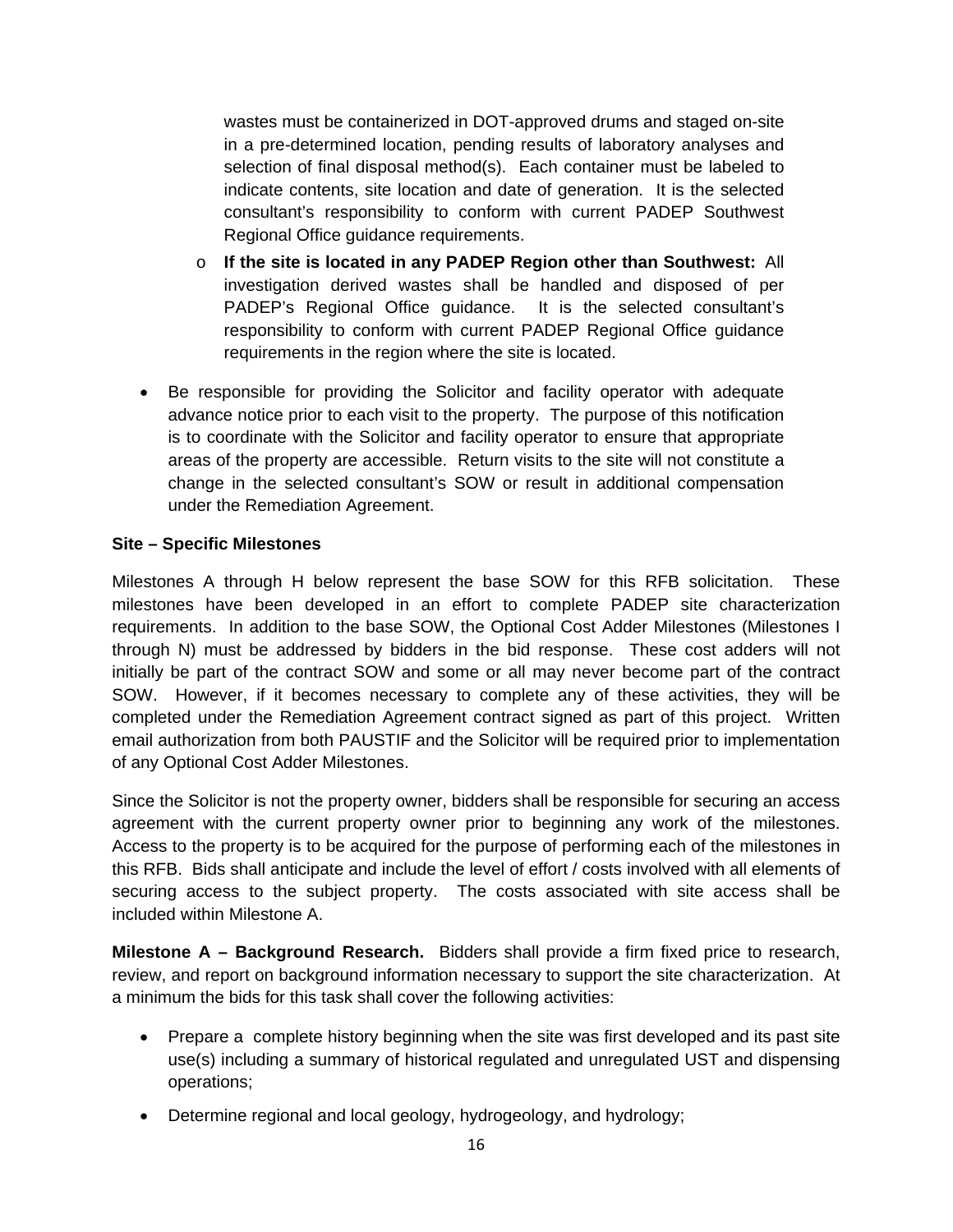- Evaluate the potential for contributing off-site sources of contamination (e.g., leaking UST sites);
- Investigate whether a local groundwater use ordinance exists;
- Identify potential sensitive receptors;
- Research local groundwater use and identify the nature / location of any public and private water supplies within a ½-mile radius of the site;
- Identify, locate (depth & orientation) of all buried utilities at the facility and on surrounding parcels that may serve as preferential contaminant migration pathways;
- Evaluate potential ecological receptors (if any); and
- Develop a preliminary conceptual site model.

Findings from the work completed under this milestone shall be summarized in the SCR.

**Milestone B – Professional Site Survey**. Under this milestone, bidders shall provide a firm, fixed-price quote for completion of a survey of the subject property, site features, well locations, and appropriate surrounding features by a professional surveyor licensed in the Commonwealth of Pennsylvania. This task shall include preparation of a scaled base map of the site, including, at a minimum, property boundaries, buildings and other site structures, utility manholes, sanitary sewer lines, septic systems, storm sewer catch basins, storm water lines, water supply lines, natural gas lines, electric utility poles, and overhead electric/telephone/cable lines. Work under this milestone shall also include:

- Obtaining tax maps of the subject property and surrounding adjoining & adjacent properties;
- Surveying in locations and ground surface elevations for the soil borings completed under Milestone C, below; and
- Surveying in the ground surface (top of surface cover) and the top-of-casing (PVC riser pipe) elevations and locations for existing groundwater monitoring wells and monitoring wells completed under Milestone D.

Monitoring well and soil boring locations should include northing and easting coordinates. All elevations should be relative to the North American Vertical Datum of 1988 (NAVD 88) and recorded to the nearest 0.01 foot. Results of the professional survey should be displayed on an appropriately scaled site plan (including an accurate bar scale) to be included in the combined SCR.

**Milestone C – Additional Soil Characterization / Delineation.** Although soil samples have been collected / analyzed at the Site, additional delineation is necessary due to uncertainty in past soil sampling methodology and concerns that soil contamination may not be adequately characterized and delineated. Additional soil characterization is needed to  $-$  a) verify and delineate soil impacts exceeding SHS identified via previous soil sampling activities; and b)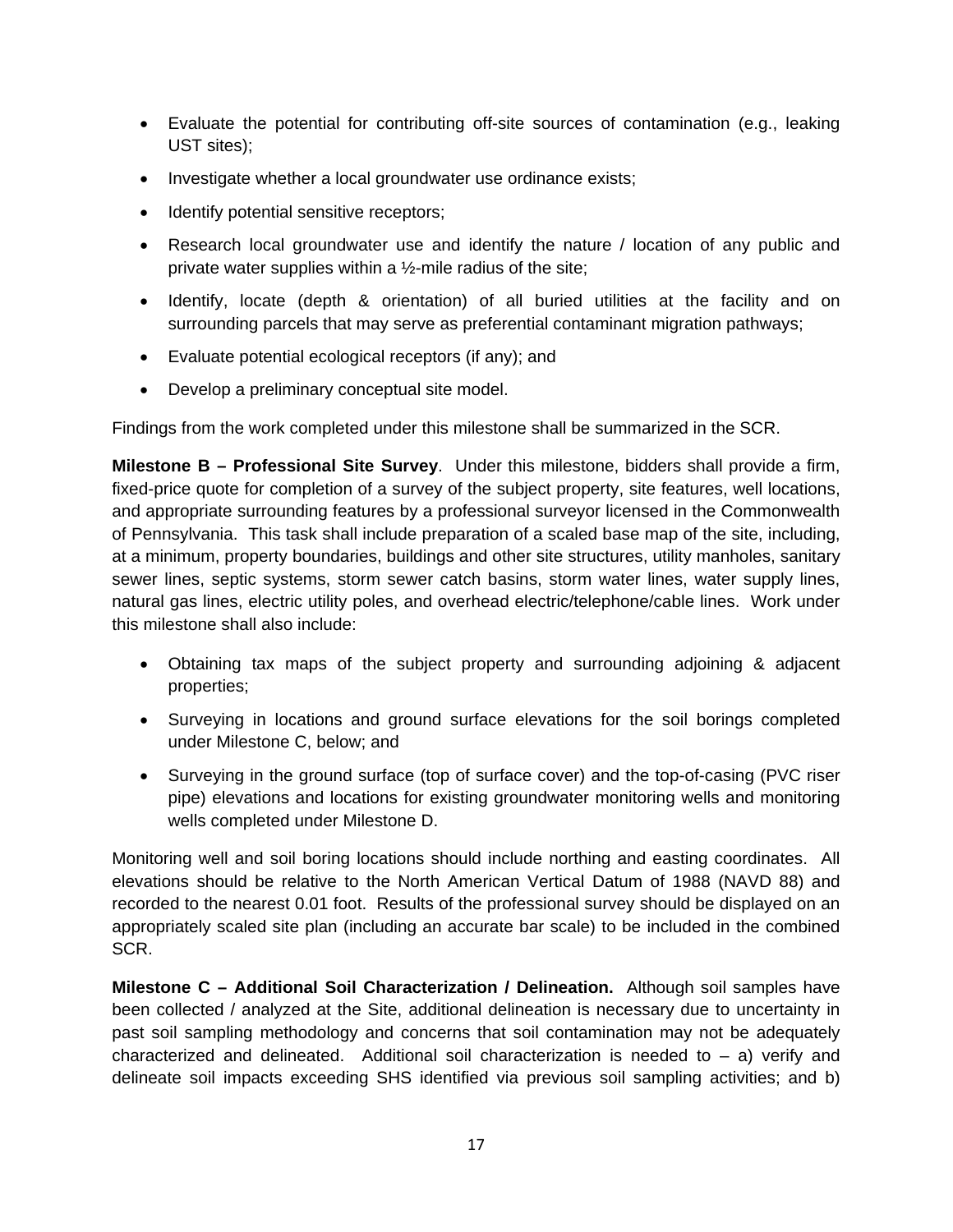determine whether there are any impacts with regards to the TMBs, since none of the previous soil sampling included analysis of TMBs.

Under this task, bidders shall provide a fixed-price cost for implementing a soil boring program to assess the magnitude and extent of potential soil impacts in the following areas: along a south sidewall ("Wall 1") of the 2001 soil excavation, northeast side of the existing Site Building (see Figure 5, attachment 3A); along a portion of the eastern sidewall of the 2001 soil excavation, in areas of previous soil samples "SS-7" and "SS-8" (near MW-1); area of previous soil boring TB-13; along the southern sidewalls of the 2001 soil excavation along wall 5; in the area of the former kerosene UST; and on the western sides of the 2001 soil excavation along walls 7, 8, and 11. Each bid shall assume advancing ten (10) soil borings plus one background soil boring (see below for details on the background soil boring). **Each bid must provide the proposed locations on a site drawing, along with the rationale for each location**. Each bid shall also describe the methods used to investigate utilities so that this work can be accomplished safely and without risking damage to the below grade utilities.

The general objectives of the soil borings and associated sampling are to identify residual contaminant source area(s) associated with the former UST systems and to delineate the extent and magnitude of residual soil contamination associated with these sources. The selected consultant shall consider the possibility that final boring locations may need to be adjusted to avoid subsurface obstacles based on information gained from Milestones A and B and the utility location work. If a bidder believes that additional borings (beyond 10) should be placed elsewhere, the bidder shall identify the location(s) and provide its supporting rationale for each additional boring location. However, all bidders shall base their bids on completing exactly 10 soil borings, plus one background boring, plus the requisite sampling and laboratory analyses. The costs associated with any additional borings (greater than 11) shall be provided separate from the fixed price for this milestone.

Each soil boring shall achieve a depth that ensures vertical delineation of unsaturated and saturated soils down to bedrock. For the purposes of this bid, bidders shall assume each soil boring shall be completed to an average depth of 14 feet below grade based on the range in depth to bedrock encountered during previous characterization activities.

In addition to contacting PA One Call and other methods to locate below grade utilities, bidders shall assume clearing the initial five (5) feet of each boring location using air knife / vacuum extraction. Below five feet, each soil boring shall be advanced using hollow-stem auger / splitspoon sampling methods. Continuous soil samples shall be collected for description of lithologic characteristics, groundwater occurrence, and staining / odor indicative of potential petroleum impacts. The samples shall be screened in the field using a calibrated photoionization detector (PID) and standard headspace methods. One soil sample per boring shall be submitted for laboratory analysis (ten total) for PADEP's short list unleaded gasoline parameters. This soil sample shall be collected from the depth interval exhibiting the highest organic vapor concentration based on PID headspace screening. If no elevated organic vapor levels are measured along the length of a boring and no staining and/or odors are evident, the one sample shall be obtained either from the depth interval immediately above the water table or from the soil immediately above the bedrock interface, whichever occurs first.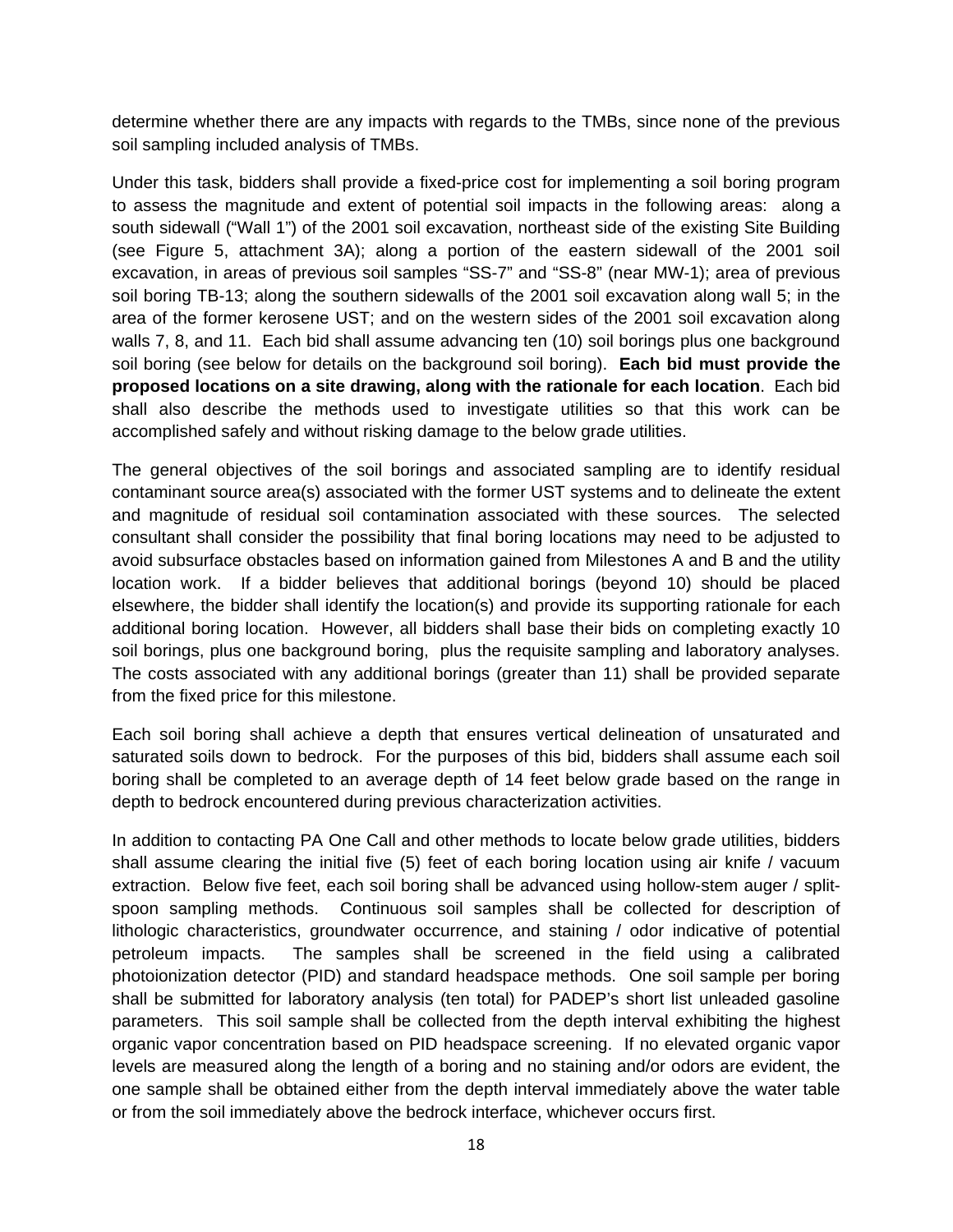Soil samples shall be analyzed for the post-March 2008 PADEP short-list of unleaded gasoline parameters (BTEX, MTBE, cumene, naphthalene, 1,2,4-TMB, and 1,3,5-TMB) by a PADEPaccredited laboratory using appropriate analytical methods and detection levels. Appropriate quality assurance/quality control (QA/QC) samples shall also be obtained for laboratory analysis. 10 Based on these analytical results, the approximate dimensions and volume of remaining residual source material exceeding the PADEP Act 2 SHS MSCs for soil, if any, shall be estimated.

In addition to the 10 soil borings described above, one additional boring shall be completed at a background location. One saturated or intermittently saturated soil sample shall be collected from this boring for fraction organic carbon (FOC) analysis to assist with the fate-and-transport modeling effort. The sample shall also be analyzed for the current PADEP short list of unleaded gasoline parameters to verify background conditions. In addition, one Shelby tube sample shall be obtained from this boring to be analyzed by an accredited geotechnical laboratory for total porosity and soil bulk density.

To accommodate the possible need to advance borings deeper than 14 feet (on average) resulting in total drilling of more than 154 feet (10 soil borings plus one background boring) and in the event that additional soil samples is necessary and appropriate based on field observations and in order to delineate the vertical extent of soil contamination, bidders shall provide the following unit costs on the Bid Cost Spreadsheet (Attachment 2) under "Schedule of Unit Rates".

- Price per each additional foot of soil boring beyond the assumed cumulative 154 feet for all borings added together (\$/foot, inclusive of boring advancement, logging, screening, abandonment, surface restoration, and waste management / disposal); and
- Price per each additional soil sample collection & laboratory analysis for PADEP short list parameters beyond the 11 assumed (\$/sample).

If during implementation of this Milestone gross soil impacts are evident based on field screening data and observations and additional soil borings are necessary for characterizing and delineating the soil impacts, these additional borings will be handled under Cost Adder Milestone I. Written email approval from Solicitor and PAUSTIF will be required before beginning the work and the requisite milestone-specific supporting documentation identified in the executed contract will be required for reimbursement.

Each bidder's fixed-price cost for this milestone shall also account for: (i) identifying subsurface utilities and other buried features of concern including, but not necessarily limited to, contacting PA One Call, and clearing the borehole location to a minimum depth of 5 feet; (ii) professional surveying of the soil boring locations and elevations for inclusion on the site plan and geologic cross sections; (iii) sealing each boring with bentonite and an asphalt or concrete surface patch after completion; and (iv) management of IDW. The soil boring program methods and results

  $10$  Each bidder's approach to implementing Milestone C shall clearly identify the number of samples, QA/QC measures, analytes, and other key assumptions affecting the bid price.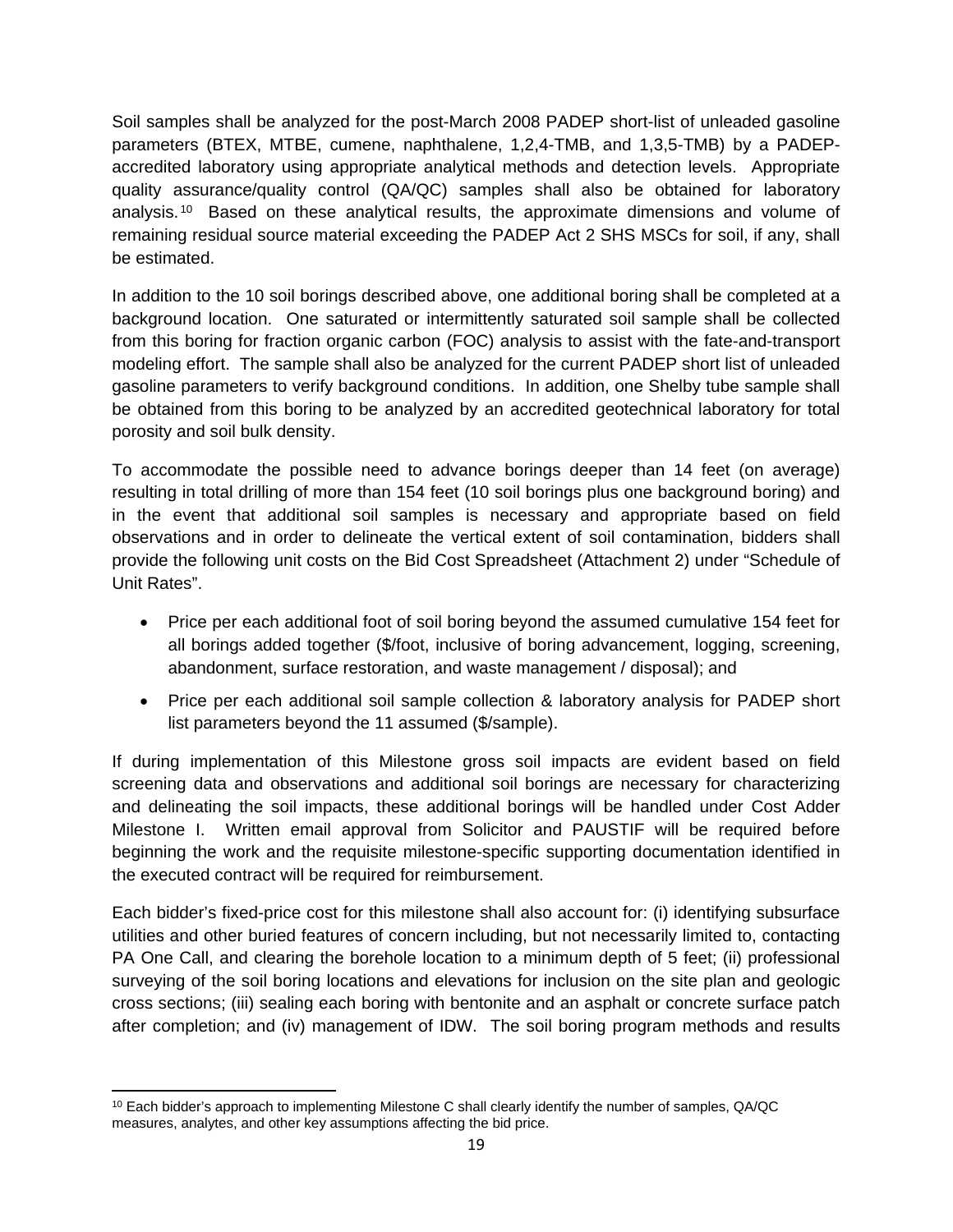with supporting documentation (e.g., waste manifests, boring logs, etc.) shall be detailed in the SCR.

**Milestone D – Installation of Monitoring Wells.** A total of six shallow overburden wells, along with three "unknown" shallow overburden wells, have been installed on-property during previous characterization activities; however, monitoring wells MW-1, MW-2, MW-3, and MW-5, and the three "unknown" wells have either been destroyed, are missing, or have been irreparably damaged / questionable integrity and are no longer suitable for the collection of representative groundwater samples.11 Historical groundwater data obtained from wells MW-1 and MW-6 have had concentrations of the COC exceeding SHS. In addition, given the shallow depth to bedrock (~14 feet) and soil impacts exceeding SHS extended to the depth of bedrock, characterization activities have not investigated whether groundwater in the underlying bedrock has been impacted with the COC in concentrations exceeding SHS. Therefore, supplemental characterization activities are necessary to evaluate the existing data, and determine with input from PADEP the locations and depth for additional monitoring wells both in the shallow overburden and bedrock.

Under this milestone, bidders shall provide a firm fixed-price cost for abandoning existing shallow wells MW-1, MW-2, MW-3, MW-5, and the three "unknown" wells, and installing five (5) new shallow overburden monitoring wells and three (3) new bedrock monitoring wells. Each bid shall explain the bidder's technical approach to complete the well abandonments. Bidder's shall assume that each well would be abandoned by grouting the well and removing the casing consistent with PADEP guidelines, and including well head removals and re-surfacing using either concrete / asphalt, as necessary. This work shall also include photo-documenting the abandonment work and completion / submittal of the well abandonment forms to demonstrate completion of the on-site activities.

**Each bid must identify the proposed locations for the five shallow overburden and three bedrock wells on a site drawing, and include a discussion detailing the rationale for each location**. The bids shall demonstrate an understanding that the general objectives for installing the new wells are to delineate the horizontal extent of dissolved-phase contaminants in the shallow overburden and bedrock groundwater; interpret groundwater flow; enable any representative aquifer testing (if required); facilitate contaminant fate-and-transport modeling (if required); and evaluate natural attenuation processes. The intended well locations are (i) a background, presumed upgradient location; (ii) presumed source area(s); and (iii) at the presumed down-gradient property line. It is presumed that the final well locations would be adjusted by the selected consultant to avoid subsurface obstacles based on information gained from Milestone A and the utility location work.

If during implementation of this milestone it is determined that one or more additional monitoring wells are necessary to complete groundwater characterization, these additional wells will be handled under Cost Adder Milestone J. Written email approval from Solicitor and PAUSTIF will be required before beginning the work.

 <sup>11</sup> Well MW-5 has been destroyed during previous utility work at the site.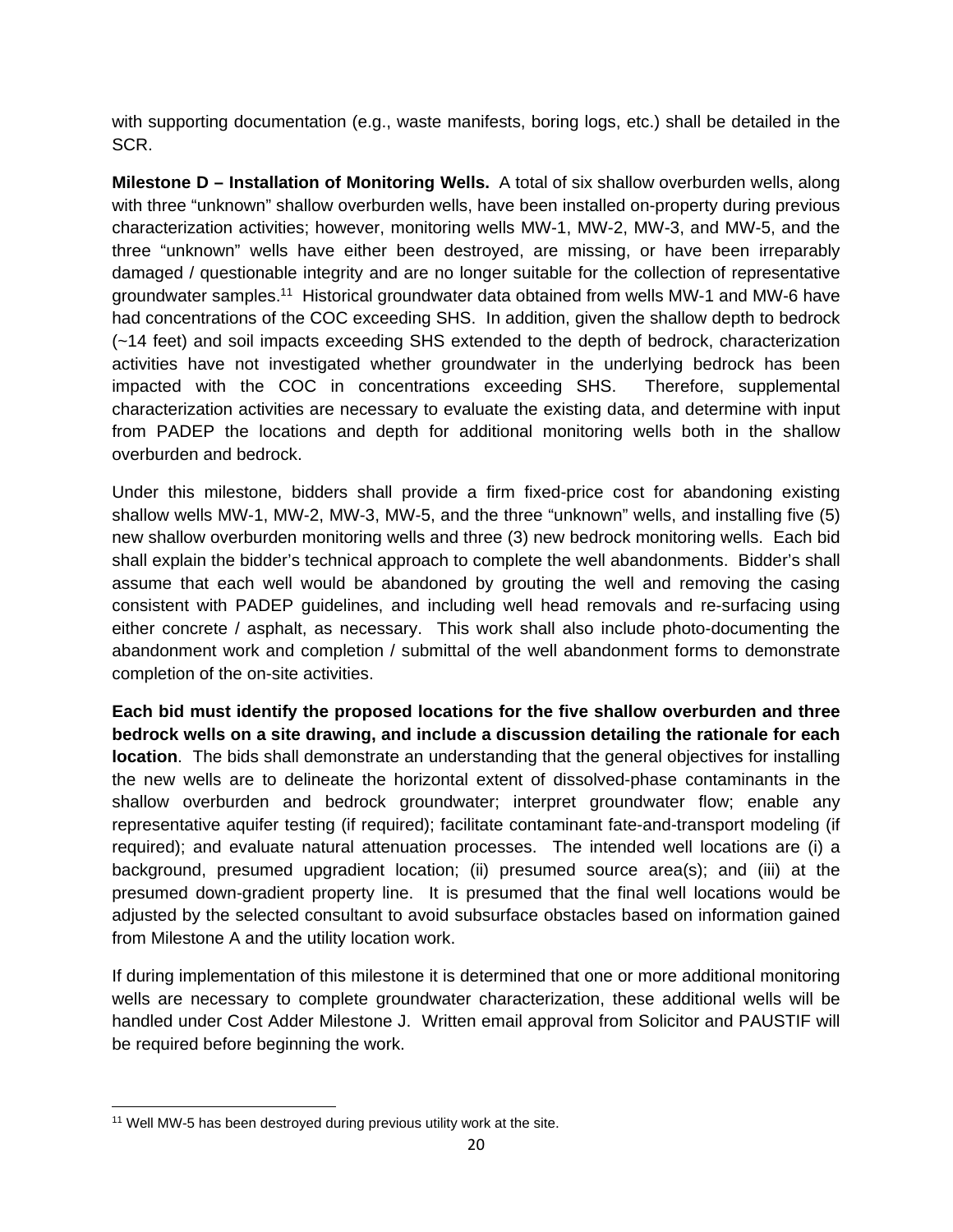Borings for the shallow overburden monitoring wells shall be advanced to intersect the shallow water table. For costing purposes, bidders shall assume that each shallow overburden monitoring well boring will be advanced to the bedrock surface, a depth of 14 feet below grade, and each bedrock well boring will attain a depth of 40 feet, although the total depth is likely to vary based on actual field conditions encountered. Bidders shall assume advancing all monitoring well borings using a multi-purpose drill rig capable of hollow stem auger / continuous split-spoon sampling for the overburden material and air rotary / hammer-rotary drilling methods for the bedrock. Continuous soil samples of the overburden and bedrock cuttings shall be examined in the field and described for lithology, groundwater occurrence, and potential staining / odor indicative of hydrocarbon contamination. Although the bid shall assume no soil samples will be collected from the bedrock monitoring well boreholes for laboratory analysis, the soil samples shall be screened in the field with a PID. Should field screening and/or visual or olfactory observations suggest petroleum impacts to soil in these monitoring well locations, bidders shall use the unit cost for sample collection and laboratory analysis as provided for Milestone C on the Cost Spreadsheet (Attachment 2).<sup>12</sup> If any soil samples are collected for laboratory analysis, these samples shall be analyzed for the post-March 2008 PADEP short-list of unleaded gasoline parameters (BTEX, MTBE, cumene, naphthalene, 1,2,4-TMB, and 1,3,5- TMB) by a PADEP-accredited laboratory using appropriate analytical methods and detection levels.

The shallow overburden and bedrock groundwater monitoring wells will be constructed in accordance with the PADEP Groundwater Monitoring Guidance Manual. Bidders shall assume constructing each well of 2-inch diameter Schedule 40 PVC casing and well screen. Although well depths may vary based on actual conditions encountered at each location, the final construction must ensure that the screened interval intersects the water table surface and accounts for seasonal groundwater fluctuations. For cost comparison purposes, bidders shall assume 9 feet of well screen for overburden wells and 15-feet of screen for the bedrock wells.

Annulus materials shall consist of a filter-pack of silica sand of appropriate grain size for the formation screened and well-screen slot size used, extending to a height of approximately two feet above the top of the screen section overlain by a well seal consisting of hydrated bentonite pellets with a minimum thickness of two feet for the overburden wells and three feet for the bedrock wells. The bentonite seal for the bedrock wells must be within competent bedrock and of sufficient thickness to reduce the potential for creating a migratory pathway or cross contamination of aquifers. The remaining annulus shall be filled with a cement / bentonite slurry to within approximately one-foot below grade. For cost estimating purposes, bidders shall assume surface finishing consisting of an expandable locking cap fitted to the top of the PVC riser and a flush-mounted traffic-rated manhole with a bolt-on lid. The flush-mounted manholes shall be set into a 2 ft. by 2 ft. concrete pad.

To accommodate the possible need to install wells deeper than 14 feet (on average) for the overburden and 40 feet (on average) for the bedrock, bidders shall provide the following unit costs on the Bid Cost Spreadsheet (Attachment 2).

  $12$  The additional analysis of the soil samples would require Solicitor and PAUSTIF pre-approval.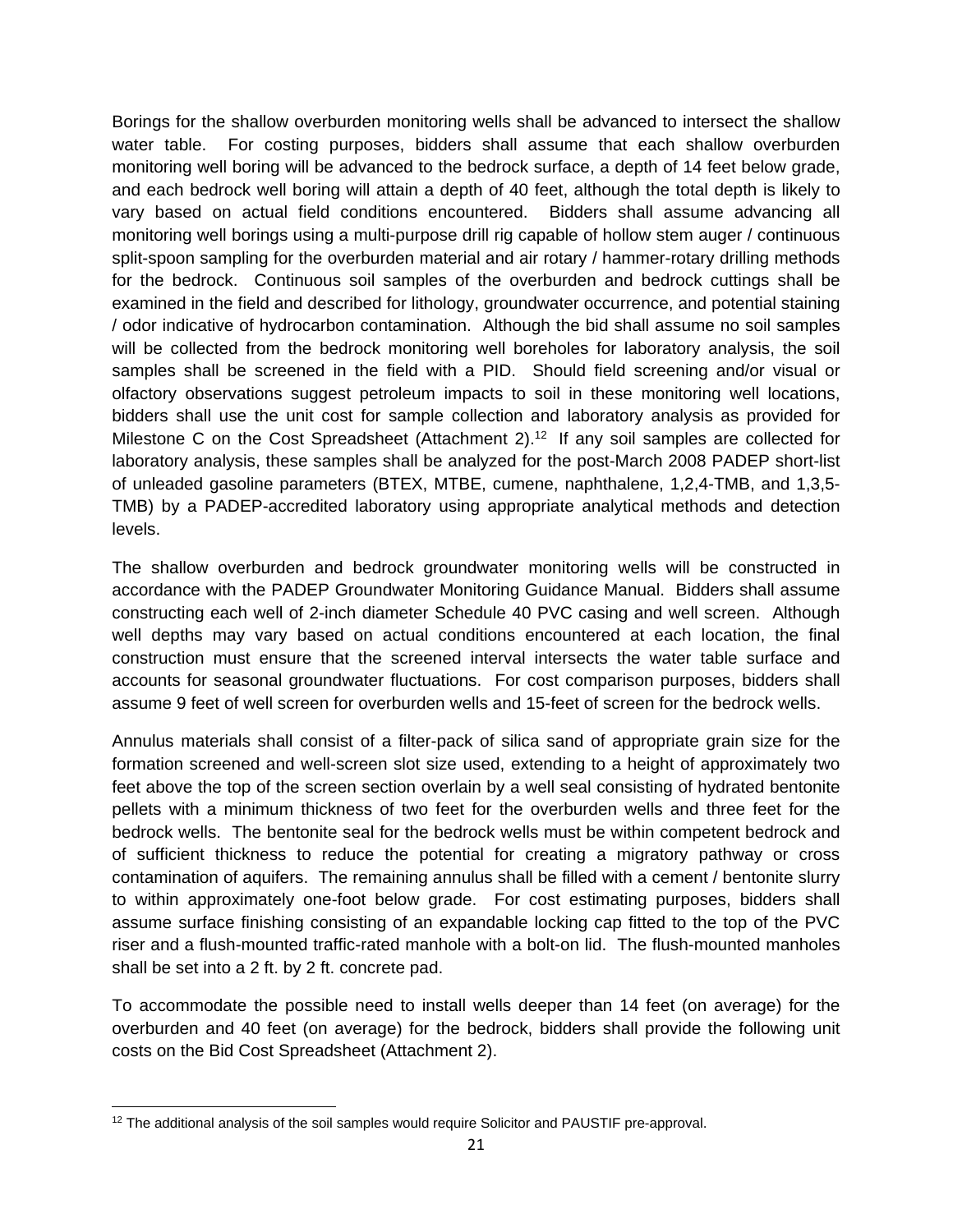- Excess Hollow-Stem Auger Drilling/Well Installation Footage. Bidders shall provide a unit cost per lineal foot (\$/foot) for excess hollow-stem drilling/well installation (i.e., the total lineal well footage installed in excess of the 14-foot  $x$  5 wells = 70-foot quantity assumed in the bid). This unit cost shall include borehole advancement using hollowstem augers, logging and screening, well construction materials, well installation labor, and waste management and disposal in the event that additional well footage is required.
- Excess Air Rotary / Hammer-Rotary Drilling. Bidders shall quote a unit cost per lineal foot (\$/foot) for excess air rotary / hammer-rotary drilling and well installation (i.e., the total lineal well footage installed in excess of the 40-feet  $x$  3 wells = 120-foot quantity assumed in the bid). This unit cost shall include borehole advancement via air rotary / hammer-rotary, logging and screening, well construction materials, well installation labor, and waste management and disposal in the event that additional well footage is required.

Each bidder's fixed-price cost for this task shall account for: (i) identifying subsurface utilities and other buried features of concern including, but not necessarily limited to, contacting PA One Call and clearing each borehole location to a minimum depth of 5 feet using vacuum excavation; (ii) well development activities; (iii) management of IDW; and (iv) professional surveying of the new well locations and top-of-casing elevations. Well drilling / installation and development activities along with supporting documentation (e.g., waste manifests, boring logs and construction details, etc.) shall be documented in the SCR.

**Milestone E – Groundwater Monitoring & Sampling.** Under this task, bidders shall provide a firm fixed-price to complete two (2) groundwater monitoring and sampling events; an initial event that collects samples from all newly installed wells and existing wells MW-4 and MW-6; and a second confirmatory event that collects water samples from all on-property wells. The costs for the two groundwater monitoring and sampling events will be separated into Milestones E1 and E2 on the Bid Cost Spreadsheet (Attachment 2).

The initial groundwater monitoring and sampling event shall be performed within two weeks of installing and developing the new wells, but no sooner than one week after the wells have been developed. The subsequent confirmatory monitoring and sampling event shall be conducted no less than four and no more than six weeks after the initial event.<sup>13</sup> During each event, the depth to groundwater and any potential separate-phase hydrocarbons (SPH) shall be gauged in all available monitoring wells prior to purging any of the wells for sampling. Groundwater level measurements obtained from the monitoring wells during both events shall be converted to groundwater elevations for assessing groundwater flow direction and hydraulic gradient.

 <sup>13</sup> If the initial and confirmation rounds of groundwater sampling results indicate that groundwater characterization is not complete, additional delineation shall be completed prior to conducting any further groundwater monitoring sampling events (Cost Adder Milestone K). Installation and monitoring of any necessary additional monitoring wells will be handled under Cost Adder Milestone J, and will require Solicitor and PAUSTIF approval before beginning the work. Should work be required to gain property access for well installation, this will be handled outside the Remediation agreement.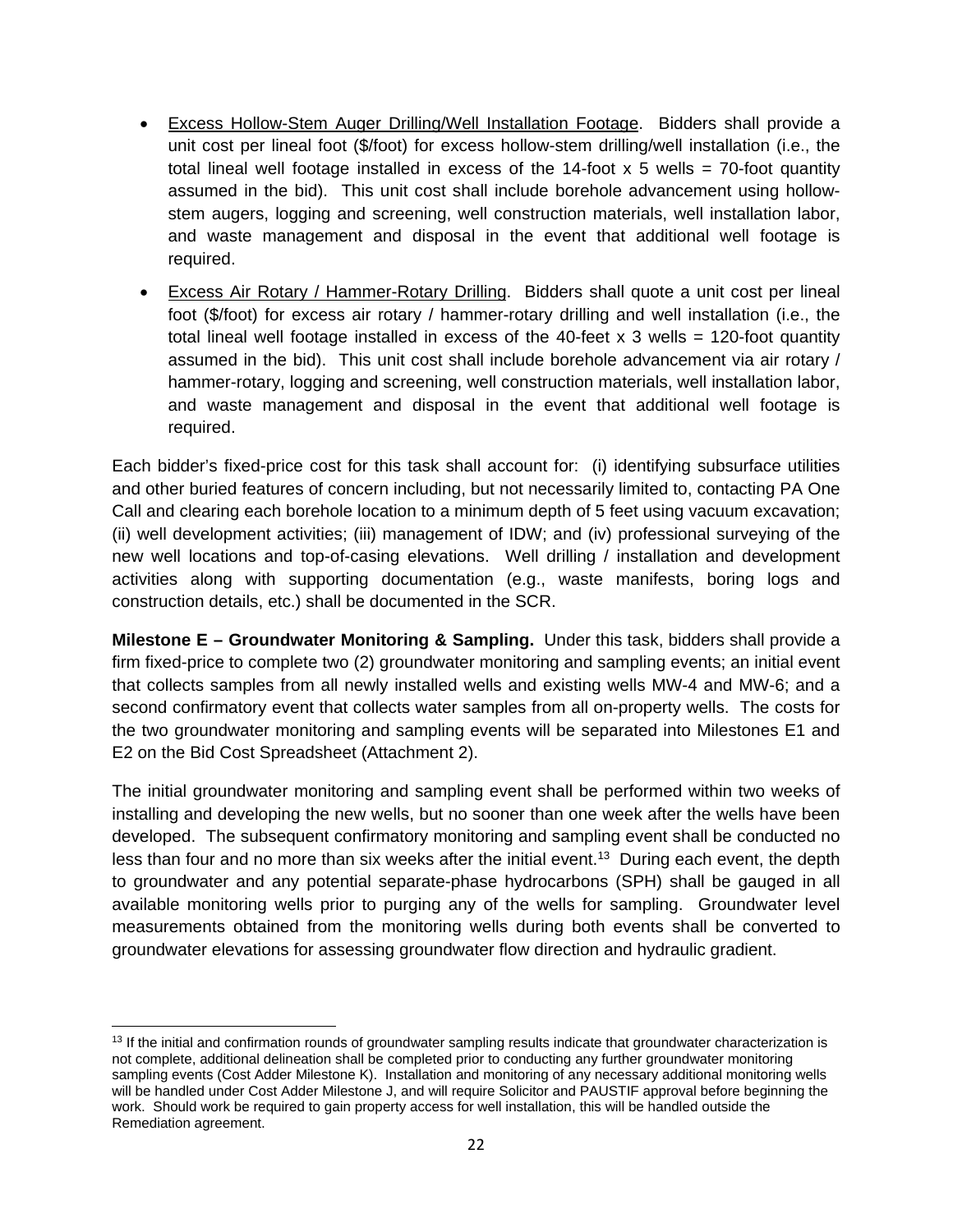Each of the monitoring wells shall be purged and sampled utilizing standard low-flow techniques and in accordance with the PADEP Groundwater Monitoring Guidance Manual and standard industry practices. Any well exhibiting more than a sheen of SPH shall not be purged and sampled. 14 Bidders shall manage equipment decontamination fluids and groundwater generated by the well purging and sampling activities in accordance with PADEP SWRO guidance.

Groundwater samples collected during these two events shall be analyzed for the post-March 2008 PADEP short-list of unleaded gasoline parameters (BTEX, MTBE, isopropylbenzene, naphthalene, 1,2,4-TMB, and 1,3,5-TMB) by a PADEP-accredited laboratory using appropriate analytical methods and detection levels. Appropriate QA/QC samples shall also be collected during each event and analyzed for the same parameters.<sup>15</sup> In addition, each event shall include collection of field measurements and for natural attenuation parameters. Field parameters to be measured at each overburden and bedrock well shall consist of pH, temperature, specific conductance, dissolved oxygen (measured in-situ), and oxidation/reduction potential.

The conduct and results of these two events shall be documented in the SCR and shall at least include a description of the following: narrative description of the sampling procedures and results; tabulated data collected from the monitored wells documenting the depth to groundwater and thickness of any free product encountered; groundwater elevation contour maps depicting groundwater flow direction in both the overburden and bedrock; tabulated historical quantitative groundwater analytical results; laboratory analytical report(s); one sitewide iso-concentration contour map for the overburden and one for the bedrock for each compound detected in any one well above the SHS during the quarter (if needed); and treatment and disposal documentation for waste generated.

**Milestone F – Aquifer Characterization Testing.** Based on the available document record, it appears that no data has been collected concerning the hydraulic properties of either the shallow overburden groundwater or bedrock groundwater to date. Therefore, in order to establish hydraulic parameters for the shallow overburden and bedrock groundwater, support contaminant fate-and-transport modeling, and assist with developing a conceptual site model, the bidders shall perform single-well slug testing on both the shallow overburden and bedrock groundwater. The costs for the slug testing activities will be separated into Milestone F1 (shallow overburden wells) and Milestone F2 (bedrock wells) on the Bid Cost Spreadsheet (Attachment 2). Bidders shall provide firm fixed-price costs to perform the slug tests on three shallow overburden monitoring wells and the three bedrock monitoring wells, and each bid must identify the wells to be used for slug testing, rationale, and provide a description of the proposed slug test procedures and the planned techniques for reducing the data. The slug tests shall be performed in accordance with accepted industry standards and the data shall be reduced /

 <sup>14</sup> SPH has not historically been observed at the Site. If measurable SPH is discovered, any work to address this SPH would be considered a changed condition of the fixed price contract, and will require Solicitor and PAUSTIF approval of a work plan and cost estimate before beginning any work.

<sup>&</sup>lt;sup>15</sup> Each bidder's approach to implementing Milestone E shall clearly identify the number of sampling events, number of wells / samples per event, well purging and sampling method(s), purge water disposal methods, QA/QC measures, analytes, and other key assumptions affecting the bid price.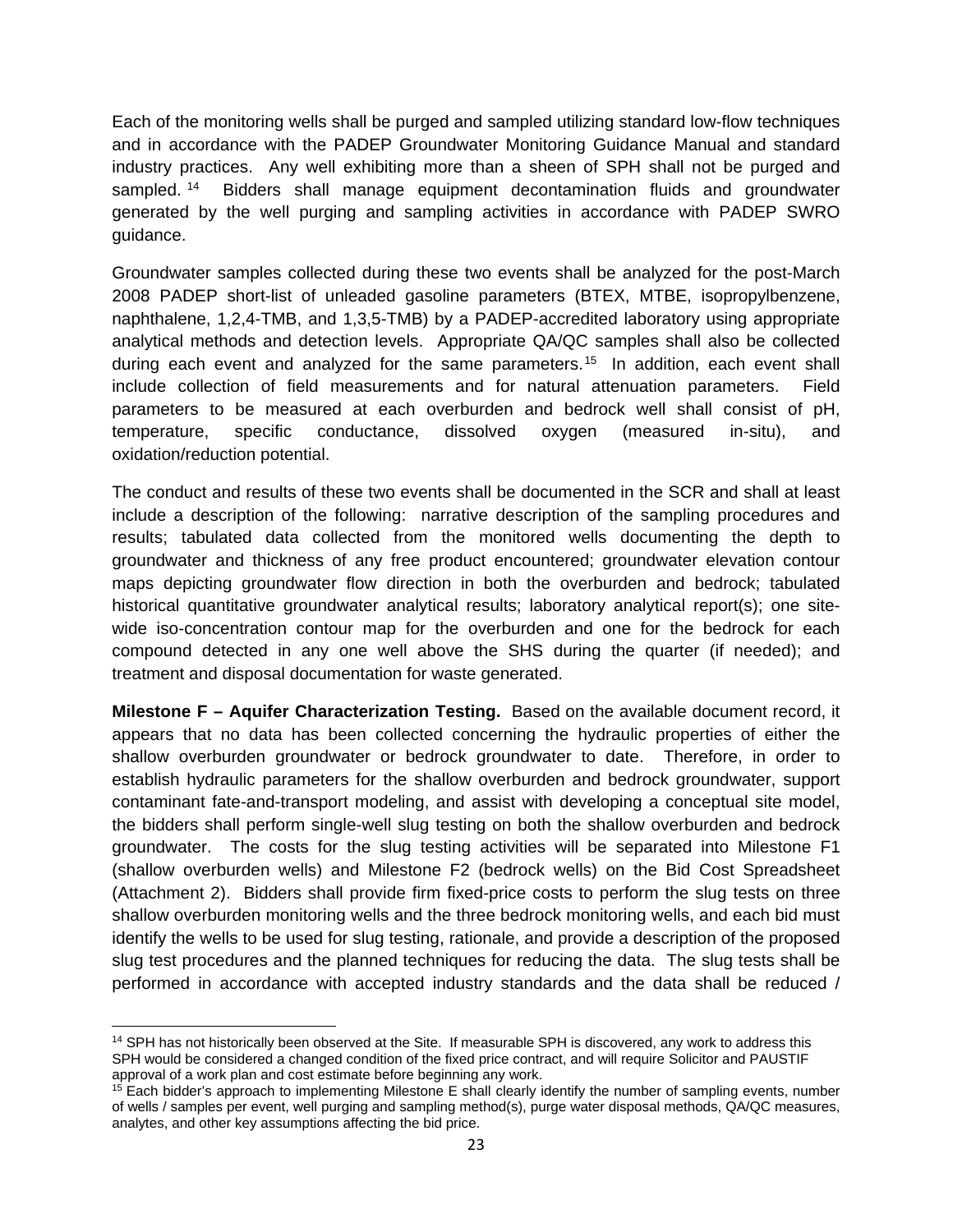evaluate using appropriate methods. (e.g., Bouwer and Rice slug test solution for determining the hydraulic conductivity of unconfined aquifers with completely or partially penetrating wells [1976]). Documentation of the slug testing methods, results, and conclusions shall be provided in the SCR, and the slug testing results shall be utilized in the fate-and-transport modeling described in Milestone G.

**Milestone G – Contaminant Fate-and-Transport Modeling.** After completing groundwater monitoring well installations and sampling (Milestones D and E), and if the new wells installed as part of Milestone D and existing wells MW-4 and MW-6 contain detectable concentrations of one or more dissolved-phase constituents above respective PADEP SHS, quantitative contaminant fate-and-transport modeling shall be developed to calibrate to current conditions and predict future contaminant distribution. The costs for the fate-and-transport modeling efforts will be separated into Milestones G1 and G2 on the Bid Cost Spreadsheet (Attachment 2). **Note: One or both of these milestones shall not be completed if the detected concentrations of the dissolved-phase constituents do not exceed USEPA Regional Screening Levels (or PADEP Act 2 SHS-MSCs for used aquifer/non-residential setting) in the shallow overburden and/or bedrock groundwater.**<sup>16</sup>

Milestone G1 shall only include fate and transport modeling of the shallow overburden groundwater zone, and Milestone G2 shall only include fate and transport modeling of the bedrock groundwater.

Prior to implementing this task, the selected consultant shall contact the PADEP project officer for his/her input on the type of modeling to be performed. Use of the PADEP New Quick Domenico model may be appropriate for any modeling of the shallow overburden groundwater; however, it is not appropriate for bedrock groundwater. Therefore, each bid shall assume the use of New Quick Domenico for the modeling effort in the shallow/overburden<sup>17</sup> and each bid must assume the use of MT3D coupled with MODFLOW to be used for the bedrock aquifer. Bidders are invited to recommend a different fate and transport model for the bedrock groundwater; however, the fixed price cost provided for Milestone G2 on the Bid Cost Spreadsheet (Attachment 2) shall be based on the use of MT3D and MODFLOW modeling approach. If a bidder is recommending an alternative fate and transport model for the bedrock groundwater, bidder shall include the cost difference within the text of the bid, along with the rationale for this alternative model. Bidders shall also assume that because of the proximity of surface water (Marsh Run) to the Site, surface water modeling and evaluation using applications such as SWLOAD5B and PENTOXSD will also be necessary.

The fate-and-transport modeling completed under G1 and G2 shall utilize the data generated from the slug testing and any relevant historical site characterization data. Each bidder shall describe in detail the specific proposed approach to completing the fate and transport modeling for this site. The fixed-price cost shall include documenting the modeling effort in the SCR. This documentation shall describe all model input/output, provide a thorough explanation of model construction, justify all input parameters, and include a detailed discussion of the

<sup>&</sup>lt;sup>16</sup> The successful bidder will only be reimbursed for milestones actually required and completed.

<sup>&</sup>lt;sup>17</sup> Should the PADEP subsequently disagree with the use of Quick Dominico, such work to perform alternative fate  $\&$ transport modeling will be subject to the "New Conditions" section of the Fixed-Price Agreement.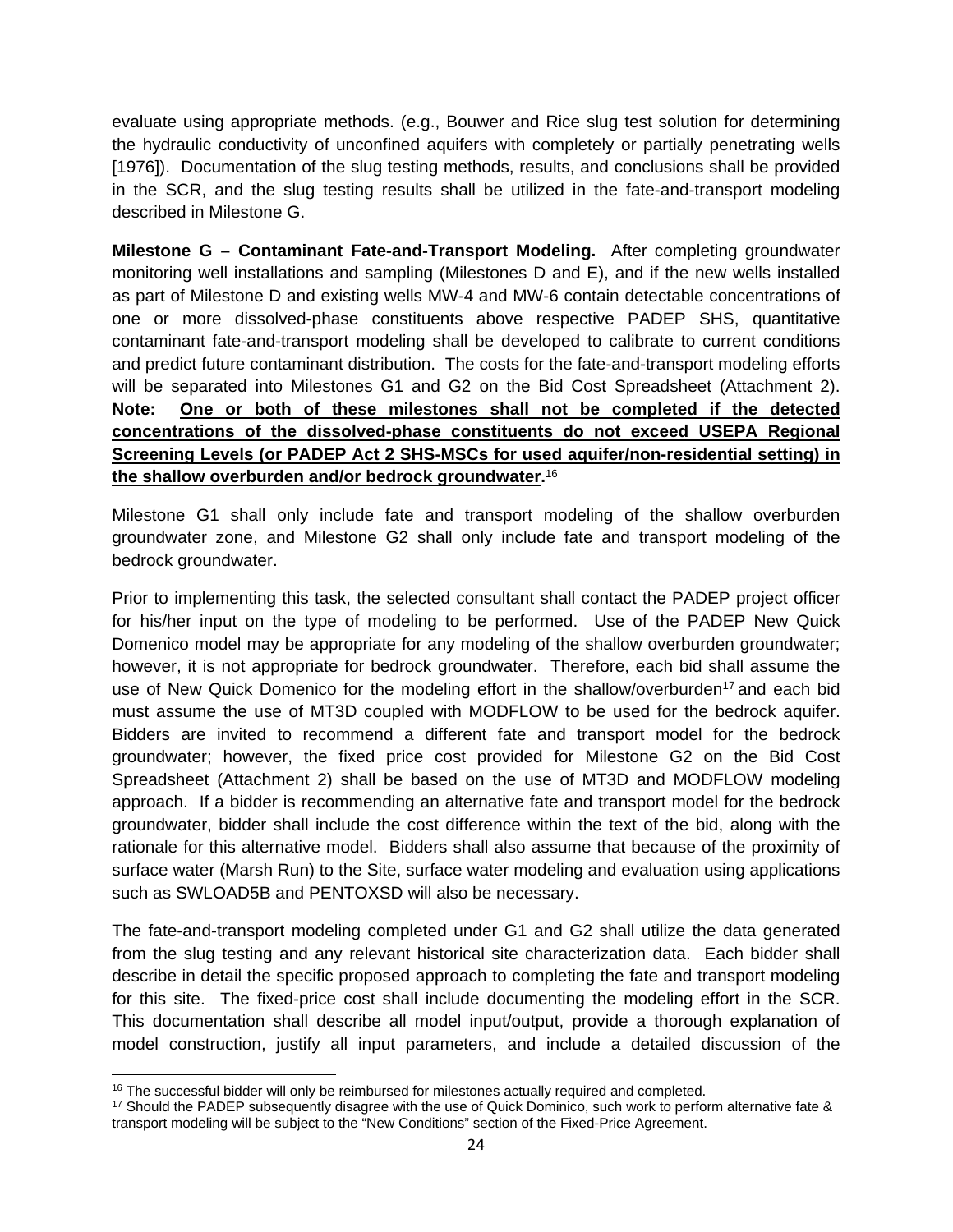modeling results and conclusions regarding current and predicted future plume stability (or lack thereof).

**Milestone H – Prepare a Draft and Final SCR with Risk Assessment Combined with RACR or RAP.** Upon completing Milestones A through G described above, the selected consultant shall prepare a combined SCR / RACR or SCR / RAP in draft form for review and comment by the Solicitor and PAUSTIF. The report will be for closure to PADEP's site specific standards (SSS) for soils and SHS for groundwater; however, if groundwater conditions do not appear to meet the requirements for a SHS closure, then SSS will be used for groundwater. This combined SCR / RACR or SCR / RAP shall contain all necessary information required under 25 PA Code §245.309, 245.310, 245.311, and 245.313 and be of sufficient quality and content to reasonably expect PADEP approval. Each bidder's project schedule shall provide two (2) weeks for Solicitor and PAUSTIF review of the draft document. The final report shall address comments received from the Solicitor and PAUSTIF on the draft report before it is submitted to the PADEP for its review.

The combined report shall document, describe, and evaluate all findings provided from Milestones A through G above (and any necessary cost adder milestones), incorporate information and relevant findings from the previous site documentation (as necessary), and contain all necessary and appropriate figures, tabulated data, and appendices to comply with the regulatory requirements for and to obtain PADEP approval of these documents.<sup>18</sup>

This SCR shall include updating the conceptual site model (CSM) for the Site and its vicinity based on evaluating the results of the site characterization tasks outlined above. Information contained in the prior site investigation reports may also be referenced, although bidders are reminded that an SCR has not been approved by PADEP. Information considered in developing the CSM shall consist of, but should not necessarily be limited to, stratigraphic and lithologic characteristics / relationships; a discussion of the type and characteristics of the released substances; groundwater elevations and flow direction; hydrogeologic controls on groundwater movement and contaminant transport; intrinsic aquifer parameters; the distribution of hydrocarbon contaminants in soil and groundwater; evaluation of potential sensitive receptors, and consideration of the contaminant fate-and-transport modeling results.

The SCR shall also identify potentially complete on- and off-site exposure pathways associated with known site contamination. These pathways shall be identified with the understanding that Solicitor is willing to have the following restrictions placed on their property to achieve a SSS closure:

- 1. No potable water wells (e.g., if groundwater exceeds PADEP's SHS);
- 2. Vapor barrier on future building construction (e.g., if current site soil and/or groundwater contaminant levels exceed PADEP's screening levels);

 <sup>18</sup> Necessary Cost Adders may prompt adjustments to the scopes of work specified herein for any of the preceding milestones or if additional site characterization may prove necessary. Should this occur, the selected consultant should assume that: (a) the schedule for completing this Milestone will need to be adjusted (assuming the PADEP grants the necessary extensions), and (b) any added cost involved in documenting the additional activities in the SCR / RACR shall be incorporated into the costs for the adjusted/added scope of work under the specific task.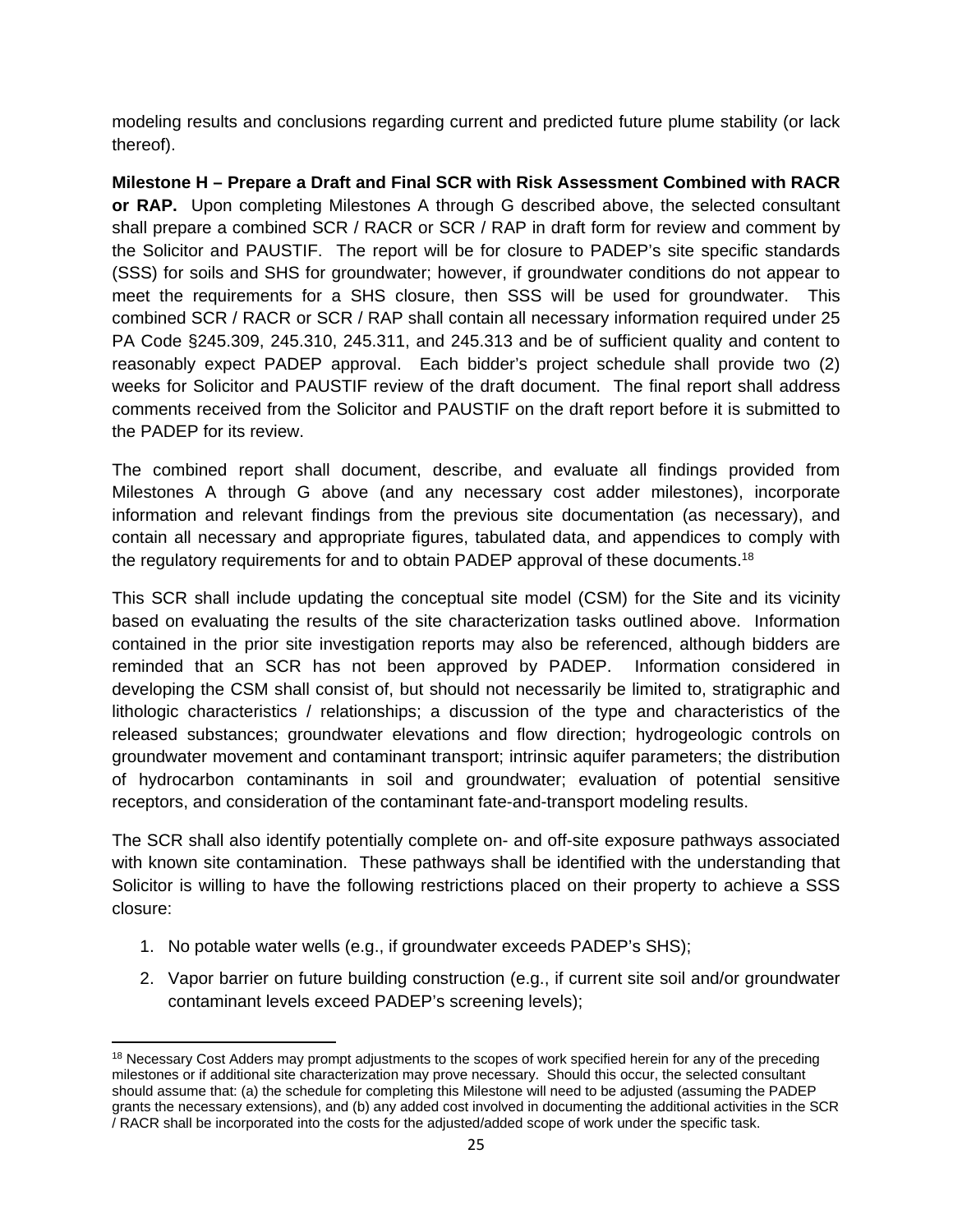- 3. Vapor mitigation (engineering control) on existing structures (e.g., radon type venting if current site soil and/or groundwater contaminant levels exceed PADEP's screening levels); and
- 4. Soil management plan for future digging on excessively contaminated portions of property (e.g., if soil contaminants exceed SHS).

Bidders shall assume that the PADEP will provide groundwater use covenant waivers for roadways adjoining the property. Additionally, bidders shall assume that a post remediation care monitoring plan is an option to address future potentially complete pathways for off-site properties. Any necessary post remedial care work will be handled outside the remediation agreement associated with this RFB.

Should potentially complete pathways still exist despite the above, a risk assessment shall be performed (see Cost Adder **Milestone M**, below) and included in the SCR. If the exposure evaluation and risk assessment determines that the institutional controls identified above (if necessary to implement) are sufficient to render the site contamination safe under current and future site use conditions (restricted as necessary), the SCR shall be accompanied by a RACR. The SCR / RACR shall include, as needed, the draft Environmental Covenant (EC) 19 language, petition to PADEP for roadway EC waiver, and proposed post remediation care plan (See Cost Adder **Milestone N** for finalization and filing of the EC, if needed). If the risk assessment determines that the risk for a particular pathway is excessive relative to the maximum that is considered by PADEP to be allowable using realistic exposure scenarios, the SCR shall be accompanied by a RAP and shall identify the media-specific numerical contaminant concentrations (exposure point concentrations) that would not present an excessive level of risk as the cleanup goal to be addressed by the RAP. At a minimum the RAP shall present a screening of remedial alternatives and a preliminary remedial feasibility/alternatives analysis for at least three viable options for site remediation, and shall identify any additional site characterization that may be needed to finalize remedial planning.

The document shall be signed and sealed by a Professional Geologist in the Commonwealth of Pennsylvania, and may also require the signature and seal of a Professional Engineer registered in the Commonwealth of Pennsylvania (bidders shall refer to state licensing laws to determine if the Professional Engineer seal is required based on the work performed for and documented in the combined report). The fixed-price cost shall also include addressing any PADEP comments on the combined report.

**Milestone I – Additional Soil Borings (Cost Adder Milestone).** Provide a unit cost to advance one (1) additional soil boring during the mobilization for Milestone C. The unit cost shall be inclusive of boring advancement, logging, screening, abandonment / surface restoration, and any waste handling / disposal. The scope of work for this cost adder should follow Milestone C guidelines. The unit prices for additional drilling footage and additional soil sampling under Milestone C shall also apply to this cost adder milestone.

 <sup>19</sup> The PADEP expects the draft environmental covenant language to employ all of the model language found on PADEP's website.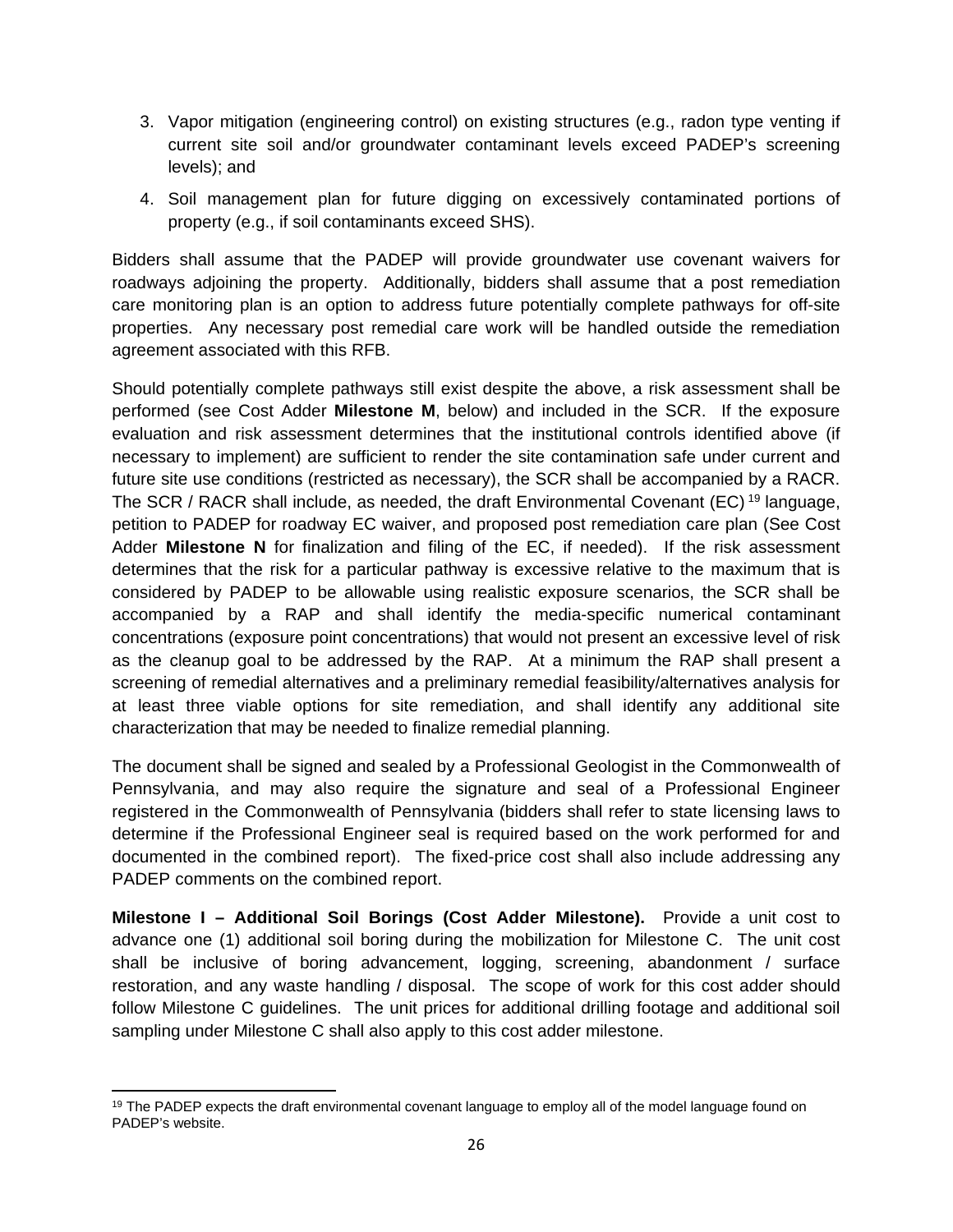**Milestone J – Installation of Additional Monitoring Wells (Cost Adder Milestone).** Provide the following fixed price costs for installation of additional monitoring wells. The scope of work for this cost adder shall follow Milestone D guidelines; including the assumption regarding drilling footage (assume 14-foot well depth for shallow overburden and 40-foot depth for bedrock wells). The unit prices under Milestone D for excess hollow-stem auger drilling and excess air rotary / hammer-rotary drilling shall also apply to this cost adder milestone.

- **Milestone J1** Total fixed cost for the boring advancement and installation of one (1) shallow overburden monitoring well during a separate drilling mobilization following completion of the original Milestone D work. The fixed cost shall be inclusive of all labor, equipment, utility clearance, subcontractors, waste handling / disposal, and reporting related to the installation of one monitoring well. The fixed cost shall also include collection of one soil sample from the well boring under the Milestone C guidelines.
- **Milestone J2** Total fixed cost for the boring advancement and installation of one (1) bedrock monitoring well during a separate drilling mobilization following completion of the original Milestone D work. The fixed cost shall be inclusive of all labor, equipment, utility clearance, subcontractors, waste handling / disposal, and reporting related to the installation of one monitoring well.
- **Milestone J3** Unit cost for installation of one (1) additional shallow overburden monitoring well during a Milestone J1 or J2 drilling mobilization. The provided cost shall be inclusive of all labor, equipment, utility clearance, subcontractors, waste handling / disposal, and reporting. The fixed cost shall also include collection of one soil sample from the well boring under the Milestone C guidelines.
- **Milestone J4** Unit cost for installation of one (1) additional bedrock monitoring well during a Milestone J1 or J2 drilling mobilization. The provided cost shall be inclusive of all labor, equipment, utility clearance, subcontractors, waste handling / disposal, and reporting.

**Milestone K – Additional Groundwater Monitoring and Sampling (Cost Adder Milestone).** Provide a unit cost to complete an additional groundwater monitoring and sampling event. The scope of work for this cost adder should follow Milestone E.

- **Milestone K1** Unit cost for completing one (1) groundwater monitoring and sampling event at all shallow overburden monitoring wells installed as per Milestone D.
- **Milestone K2** Unit cost for completing one (1) groundwater monitoring and sampling event at all bedrock monitoring wells installed as per Milestone D.
- **Milestone K3** Unit cost for monitoring and sampling one (1) additional shallow overburden monitoring well during a sampling event for the other shallow overburden wells. The unit cost shall be inclusive of all labor, equipment, laboratory analysis, waste handling/disposal, etc.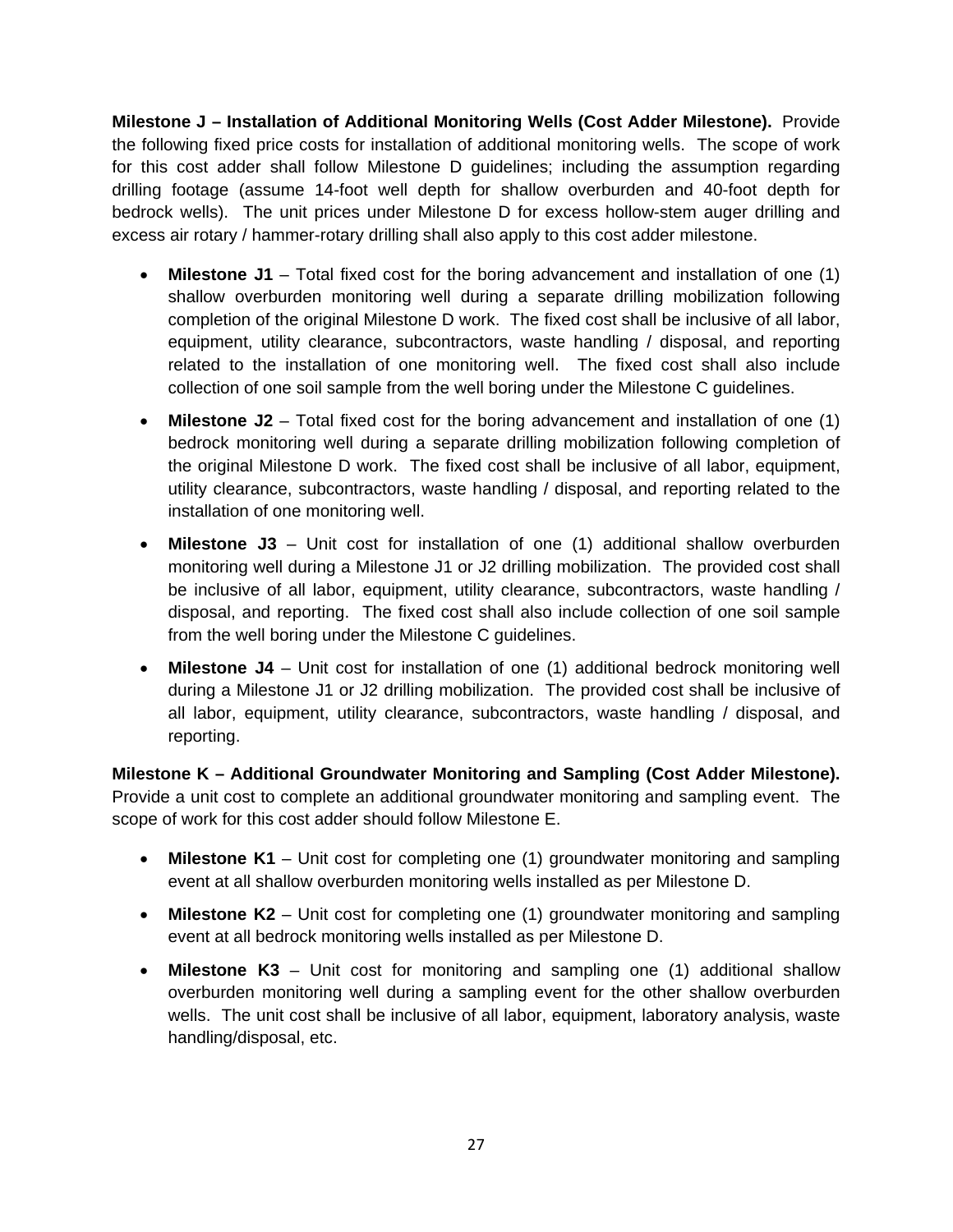**Milestone K4** – Unit cost for monitoring and sampling one (1) additional bedrock monitoring well during a sampling event for the other bedrock wells. The unit cost shall be inclusive of all labor, equipment, laboratory analysis, waste handling/disposal, etc.

**Milestone L – Update Site Survey (Cost Adder Milestone).** Provide a unit cost to update the site survey to include any additional soil boring and/or monitoring well location(s). The scope of work for this cost adder shall follow Milestone B.

**Milestone M - Risk Assessment (Cost Adder Milestone).** Should potentially complete exposure pathways exist following the evaluation of exposure pathways under Milestone H, a risk assessment shall be performed and incorporated into the SCR. Under this task bidders shall provide a fixed-price cost for completing risk assessment activities beyond the fate and transport and exposure pathway evaluation activities that are part of Milestones G and H.

The risk assessment shall use appropriate and standardized risk assessment methodologies and reporting consistent with 25 PA Code 250.409. This milestone shall include calculation of current and future potential risks associated with the potentially complete pathways determined under Milestone H. The work shall include comparison of contaminant levels against applicable screening criteria<sup>20</sup> and calculation of risk-based numerical site-specific standards for screened contaminants with respect to any complete exposure pathway that cannot reasonably be eliminated by means of environmental covenants. The successful bidder will be responsible for producing a risk assessment that is approved by PADEP.

The risk assessment shall encompass an exposure assessment, toxicity assessment, and risk characterization. The identification of exposure pathways for the Site shall be based upon guidance from the American Society for Testing and Materials (ASTM) and the United States Environmental Protection Agency (USEPA), as required by Act 2, Section 250.404

The risk assessment deliverable shall include separate Exposure Pathway Flowcharts graphics for (a) On-Site; (b) Off-site; and (c) roadway right-of-way to support the risk assessment text. These charts shall graphically depict the thought process in identifying the potentially complete pathways for each of the three areas. The exposure evaluation charts shall include the exposure pathway steps of Constituent Source, Receiving Media, Transport Mechanisms, Exposure Routes and current and future human receptors (i.e., facility workers, construction workers, trespassers, residents, and recreational users and others).

The risk assessment shall identify the site soil and groundwater samples used in the risk assessment, show how the constituents of interest (COI) were identified and present the COI for each contaminated media with a potentially complete pathway to a human receptor. Additionally, the risk assessment shall show how the risk assessment exposure point

<sup>&</sup>lt;sup>20</sup> Based on discussions with the PADEP, constituent concentrations are to be screened against the USEPA RSLs and not against the PADEP Statewide Health Standards (SHS). Only those constituents that do not screen out against the risk-based screening levels remain as COPCs (or COI) for the exposure pathway analysis and/for demonstrating attainment of the PADEP SHS or a risk-based numeric Site Specific Standard.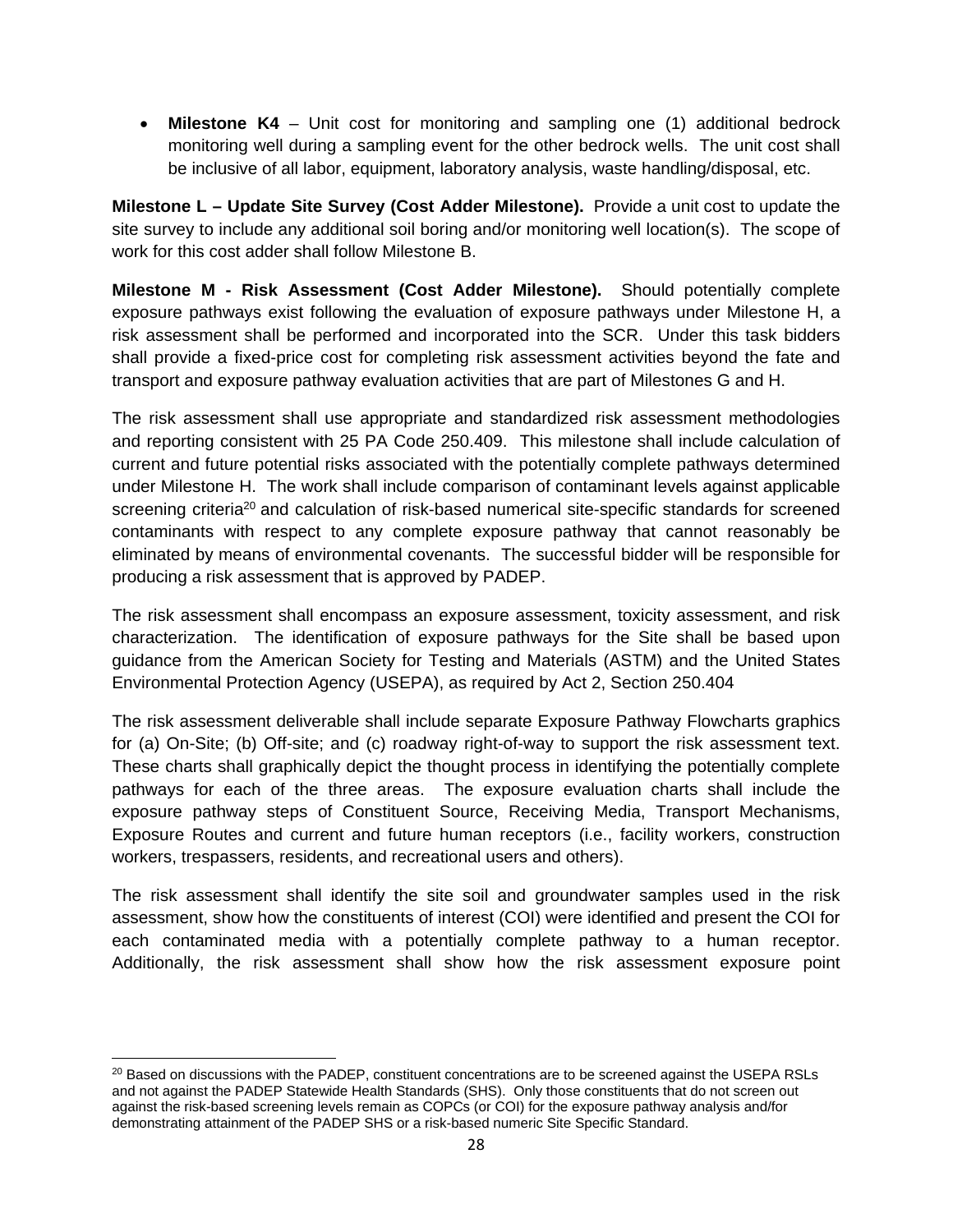concentrations (EPCs) were calculated  $2<sup>1</sup>$  for each contaminated media with a potentially complete human exposure pathway and summarize the calculated EPCs.

For each potentially complete exposure pathway, the level of carcinogenic risk shall be quantified and the total cumulative carcinogenic risks shall be calculated. Non-carcinogenic risks shall be calculated using the hazard index. Exposure and toxicity assumptions shall be presented and well documented in the risk assessment report along with an uncertainty analysis.

The risks shall be assessed under two separate potential exposure scenarios:

- 1. Potentially complete on- and off-site exposure pathways without any institutional controls; and
- 2. Potentially complete on- and off-site exposure pathways with certain institutional controls in place. Under this scenario bidders shall determine which of the following on-site restrictions would be necessary to reduce the human health risks to acceptable levels.
	- No potable water wells;
	- No residential land use;
	- Vapor barrier on future building construction;
	- Vapor mitigation (engineering control) on existing structures (e.g., radon type venting) if current vapor intrusion risks are excessive; and
	- Soil management plan for future digging on excessively contaminated portions of property.

Bidders shall assume that no environmental covenants / land use restrictions will be implemented on off-site properties but that PADEP will provide an environmental covenant waiver with respect to future installation of potable wells in the roadway right-of-ways. With respect to vapor intrusion, bidders shall assume for the purposes of this risk assessment that the cleanup goals are across-the-board site-specific standards meaning that PADEP's Land Recycling Program Technical Guidance Manual – Section IV.A.4. Vapor Intrusion into Buildings from Groundwater and Soil under the Act 2 Statewide Health Standard, does not apply to this risk assessment work.

Bids shall provide a detailed description of how bidders will evaluate the on- and off-site Construction Worker vapor inhalation pathway including how it will estimate the Construction Worker vapor EPC. If a model is to be used to estimate the vapor concentrations, bidders shall identify the model and the input assumptions that will be used (e.g., trench width and depth dimensions, wind speed / direction, etc.).

In addition, an ecological screening assessment shall be updated to determine if the site poses an unacceptable risk to ecological receptors. The screening assessment shall be conducted in accordance with Section IV.H of the Pennsylvania Land Recycling Program's Technical

  $21$  EPCs shall be derived for COIs by statistical analysis (maximum concentrations shall not be used for EPCs).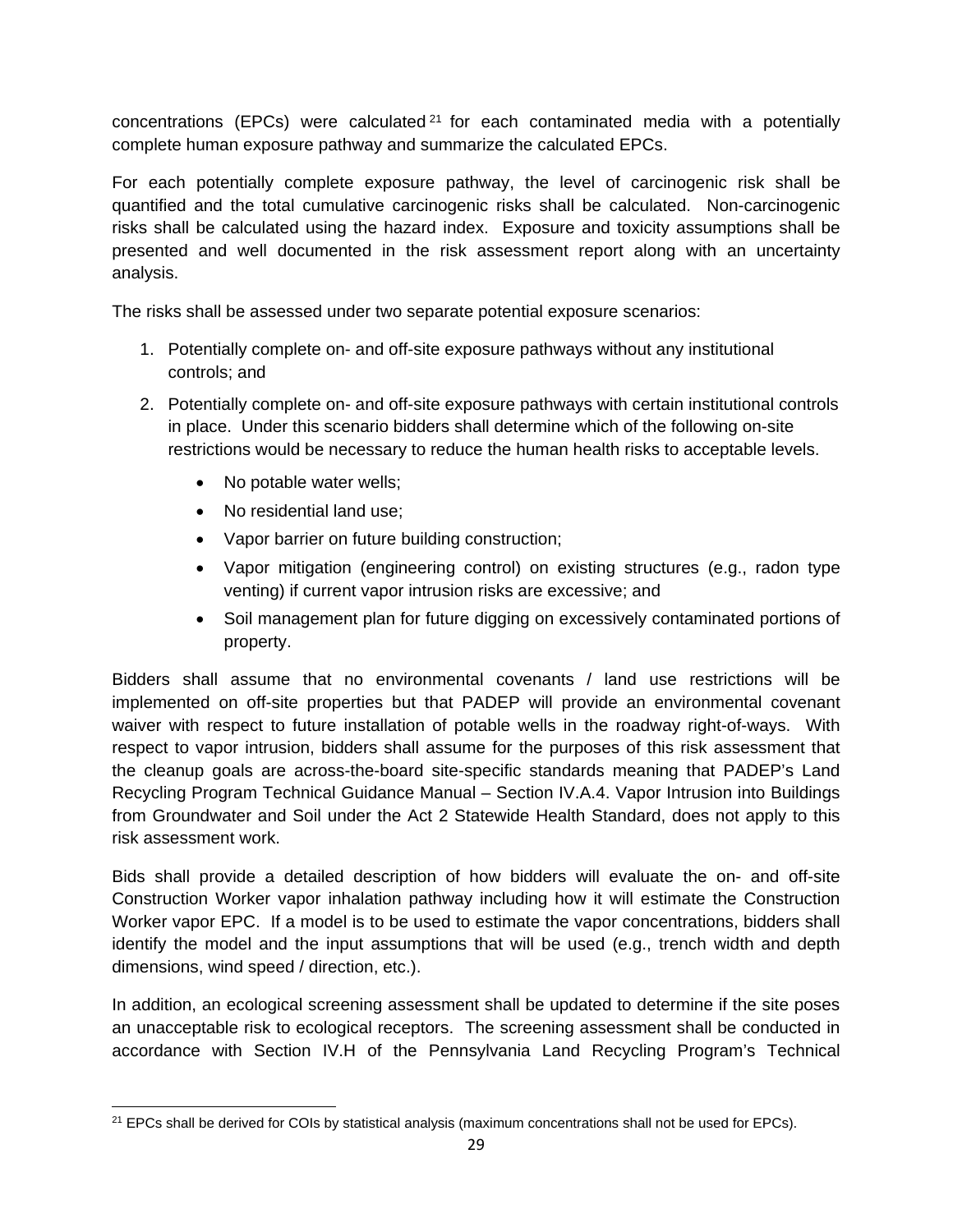Guidance Manual and USEPA Region 3 risk assessment screening criteria insofar as is necessary for determining any potential ecological risk.

After completing the exposure analysis / risk assessment, the selected consultant will present its draft findings to the Solicitor and PAUSTIF for review and comment as a separate deliverable. The project schedule should allow two (2) weeks for Solicitor and PAUSTIF to review the draft Risk Assessment before being finalized and incorporated into the SCR (Milestone H).

**Milestone N – Finalizing / Filing of Environmental Covenants (Cost Adder Milestone).** Under this task, the bidder shall describe and provide a fixed-price bid for finalizing and filing the EC(s) associated with the PAUSTIF eligible release. The fixed-price shall include all reasonable and necessary activities and required fees to finalize and file the EC(s) for the subject property and neighboring properties, if applicable, with the local court house and other required entities. The successful bidder will be responsible for coordinating this work with the impacted property owner(s) and their legal counsel(s). Legal fees are not to be included in bid costs. PAUSTIF reimbursement of Client and/or third party legal fees will be considered outside of the executed Remediation Agreement. The fixed price cost for this task shall also include the work necessary in petitioning PADEP for any relevant EC waivers.

#### **Additional Information**

In order to facilitate PAUSTIF's review and reimbursement of invoices submitted under this claim, the Solicitor requires that project costs be invoiced by the milestone tasks identified in the bid. The standard practice of tracking total cumulative costs by milestone will also be required to facilitate invoice review. Actual milestone payments will occur only after successful and documented completion of the work defined for each milestone. The selected consultant will perform only those tasks/milestones that are necessary to reach the Objective identified in this RFB. Selected consultant will not perform, invoice, or be reimbursed for any unnecessary work completed under a Milestone.

Any "new conditions", as defined in Attachment 1, arising during the execution of the SOW for any of the milestones may result in termination of or amendments to the Remediation Agreement. All necessary modifications to the executed Remediation Agreement will require the prior written approval of the Solicitor and the PAUSTIF. PADEP approval may also be required.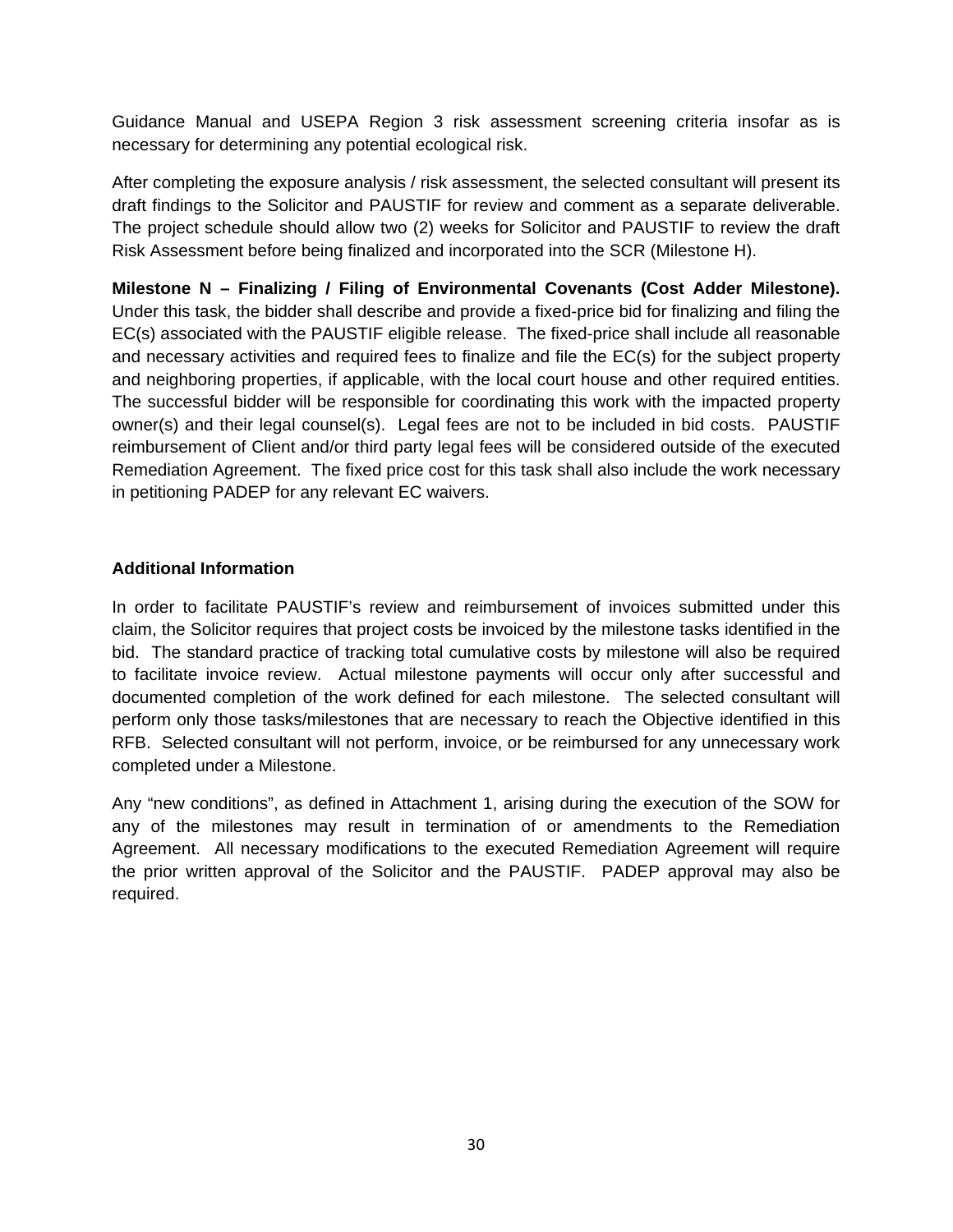| <b>List of Attachments</b> |                                              |                                                                                                                                                   |                                                                                                                                                                                                                                       |
|----------------------------|----------------------------------------------|---------------------------------------------------------------------------------------------------------------------------------------------------|---------------------------------------------------------------------------------------------------------------------------------------------------------------------------------------------------------------------------------------|
| 1                          | <b>Remediation Agreement</b>                 |                                                                                                                                                   |                                                                                                                                                                                                                                       |
| $\overline{2}$             | <b>Bid Cost Spreadsheet</b>                  |                                                                                                                                                   |                                                                                                                                                                                                                                       |
| 3                          | <b>Site Information / Historic Documents</b> |                                                                                                                                                   |                                                                                                                                                                                                                                       |
| #                          | <b>Document Date</b>                         | <b>Document Title</b>                                                                                                                             | <b>General Description</b>                                                                                                                                                                                                            |
| A                          | <b>Figures</b>                               | Site plan and areas of<br>investigations                                                                                                          | Figures 1 through 5                                                                                                                                                                                                                   |
| B                          | <b>Summary Tables</b>                        | Soil analytical results<br>summaries                                                                                                              | Tables 1 and 2                                                                                                                                                                                                                        |
| C                          | December 1998                                | <b>UST Closure Report</b>                                                                                                                         | 58 page document                                                                                                                                                                                                                      |
| D                          | <b>February 21, 2000</b>                     | <b>Site Characterization</b><br><b>Investigation Report for Wayne</b><br><b>Pumps</b>                                                             | 93 page document describing soil<br>borings and well installations.                                                                                                                                                                   |
| E                          | October 16, 2002                             | <b>Environmental Site</b><br><b>Characterization Investigation</b><br><b>Soil Remedial Action</b><br><b>Completion Report for Wayne</b><br>Pumps. | 125 page report documenting soil<br>remediation at the property.                                                                                                                                                                      |
| F                          | December 3, 2002                             | <b>Letter from PADEP to Claimant</b>                                                                                                              | 2 page letter from PADEP<br>indicating that the Environmental<br><b>Site Characterization Investigation</b><br><b>Soil Remedial Action Completion</b><br><b>Report for Wayne Pumps dated</b><br>October 18, 2002 was not<br>approved. |
| G                          | <b>August 21, 2008</b>                       | <b>Second Quarter 2008</b><br><b>Groundwater Monitoring</b><br><b>Report for Wayne Pumps</b>                                                      | 43 page report with analytical<br>results.                                                                                                                                                                                            |
| н                          | October 31, 2008                             | <b>Third Quarter 2008</b><br><b>Groundwater Monitoring</b><br><b>Report for Wayne Pumps</b>                                                       | 46 page report with analytical<br>results.                                                                                                                                                                                            |
| L                          | <b>January 23, 2009</b>                      | <b>Fourth Quarter 2008</b><br><b>Groundwater Monitoring</b><br><b>Report for Wayne Pumps</b>                                                      | 43 page report with analytical<br>results.                                                                                                                                                                                            |
| J                          | May 8, 2009                                  | <b>First Quarter 2009</b><br><b>Groundwater Monitoring</b><br><b>Report for Wayne Pumps</b>                                                       | 55 page report with analytical<br>results.                                                                                                                                                                                            |
| Κ                          | <b>September 29, 2009</b>                    | <b>Third Quarter 2009</b><br><b>Groundwater Monitoring</b><br><b>Report for Wayne Pumps</b>                                                       | 43 page report with analytical<br>results.                                                                                                                                                                                            |
| L                          | <b>January 18, 2010</b>                      | <b>Fourth Quarter 2009</b><br><b>Groundwater Monitoring</b><br><b>Report for Wayne Pumps</b>                                                      | 50 page report with analytical<br>results.                                                                                                                                                                                            |